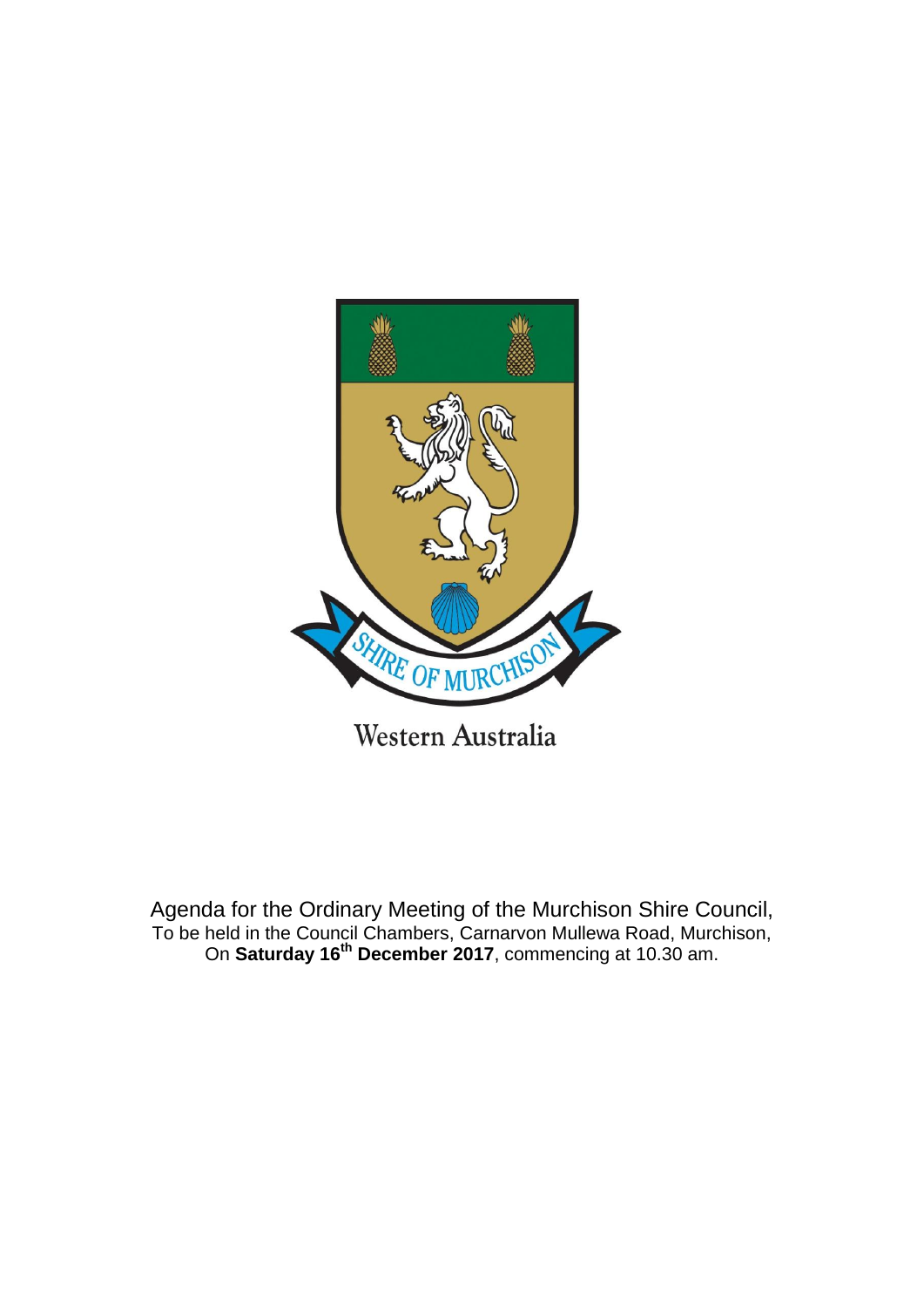| 1.  | DECLARATION OF OPENING/ANNOUNCEMENT OF VISITORS 3                                    |  |
|-----|--------------------------------------------------------------------------------------|--|
| 2.  | RECORD OF ATTENDANCE/APOLOGIES/LEAVE OF ABSENCE 3                                    |  |
| 3.  | RESPONSE TO PREVIOUS PUBLIC QUESTIONS TAKEN ON NOTICE 3                              |  |
| 4.  |                                                                                      |  |
|     | 4.1                                                                                  |  |
| 5.  |                                                                                      |  |
| 6.  |                                                                                      |  |
| 7.  | NOTICE OF ITEMS TO BE DISCUSSED BEHIND CLOSED DOORS3                                 |  |
| 8.  |                                                                                      |  |
|     | 8.1                                                                                  |  |
| 9.  | ANNOUNCEMENTS BY PRESIDING PERSON WITHOUT DISCUSSION4                                |  |
| 10. | PETITIONS/DEPUTATIONS/PRESENTATIONS/SUBMISSIONS 4                                    |  |
| 11. |                                                                                      |  |
| 12. |                                                                                      |  |
| 13. |                                                                                      |  |
|     | 13.1                                                                                 |  |
|     | 13.2                                                                                 |  |
| 14. |                                                                                      |  |
|     | 14.1<br>14.2                                                                         |  |
| 15. |                                                                                      |  |
|     | 15.1                                                                                 |  |
|     | 15.2                                                                                 |  |
| 16. |                                                                                      |  |
|     | 16.1                                                                                 |  |
|     | Accounts Paid since the last list was adopted/endorsed by Council 11<br>16.2<br>16.3 |  |
|     |                                                                                      |  |
| 17. |                                                                                      |  |
| 18. | Acceptance of the Shire of Murchison Information Statement 201713<br>18.1            |  |
|     | 18.2                                                                                 |  |
|     | 18.3                                                                                 |  |
|     | 18.4                                                                                 |  |
| 19. |                                                                                      |  |
| 20. |                                                                                      |  |
| 21. |                                                                                      |  |
| 22. |                                                                                      |  |
|     | 22.1                                                                                 |  |
|     | 22.2                                                                                 |  |
| 23. |                                                                                      |  |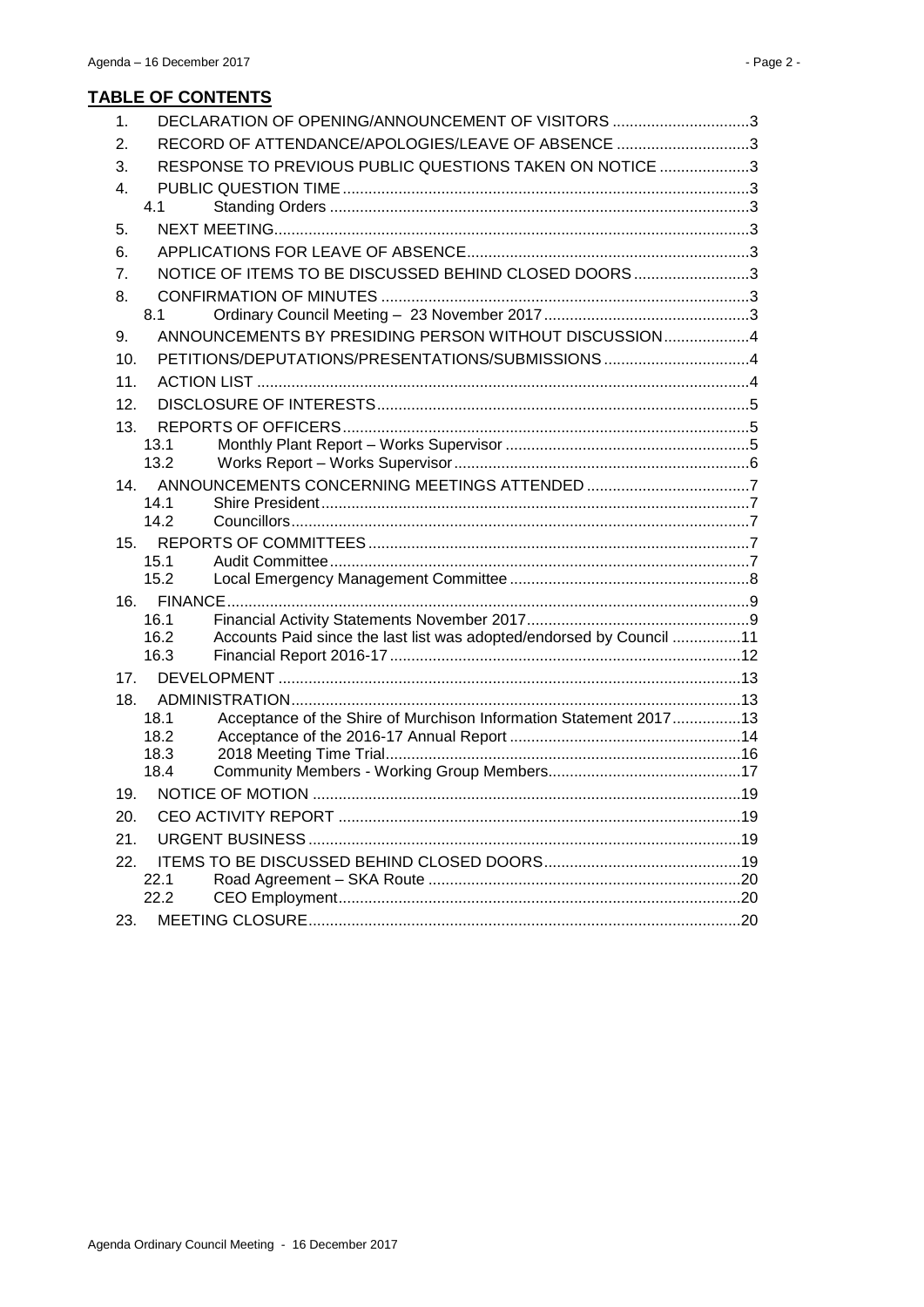## <span id="page-2-0"></span>**1. DECLARATION OF OPENING/ANNOUNCEMENT OF VISITORS**

## <span id="page-2-1"></span>**2. RECORD OF ATTENDANCE/APOLOGIES/LEAVE OF ABSENCE**

#### <span id="page-2-2"></span>**3. RESPONSE TO PREVIOUS PUBLIC QUESTIONS TAKEN ON NOTICE** Nil.

## <span id="page-2-3"></span>**4. PUBLIC QUESTION TIME**

#### <span id="page-2-4"></span>**4.1 Standing Orders**

| <b>Council Decision:</b><br><b>Moved: Councillor</b>                 | Seconded: Councillor |                 |  |  |  |
|----------------------------------------------------------------------|----------------------|-----------------|--|--|--|
| That the following Local Law-Standing Orders 2001 be stood down:     |                      |                 |  |  |  |
| 8.2 Limitation on the number of speeches<br>8.3 Duration of speeches |                      |                 |  |  |  |
| Carried                                                              | For:                 | <b>Against:</b> |  |  |  |

## <span id="page-2-5"></span>**5. NEXT MEETING**

22<sup>nd</sup> February 2018.

## <span id="page-2-6"></span>**6. APPLICATIONS FOR LEAVE OF ABSENCE**

## <span id="page-2-7"></span>**7. NOTICE OF ITEMS TO BE DISCUSSED BEHIND CLOSED DOORS**

Discuss two items pursuant to LGA s. 5.23 (2) (c) and (e) – 1. Road Agreement – SKA Route and 2. CEO Employment Contract

## <span id="page-2-8"></span>**8. CONFIRMATION OF MINUTES**

## <span id="page-2-9"></span>**8.1 Ordinary Council Meeting – 23 November 2017**

#### **Background:**

Minutes of the Ordinary Meeting of Council have previously been circulated to all Councillors.

#### **Recommendation:**

That the minutes of the Ordinary Council meeting held on 23 November 2017 be confirmed as an accurate record of proceedings

#### **Voting Requirements:**

Simple majority

# *Council Decision:*

**Moved: Councillor Seconded: Councillor**

That the Minutes of the Ordinary Council meeting of 23 November 2017 be confirmed as an accurate record of proceedings.

**Carried/Lost For: Against:**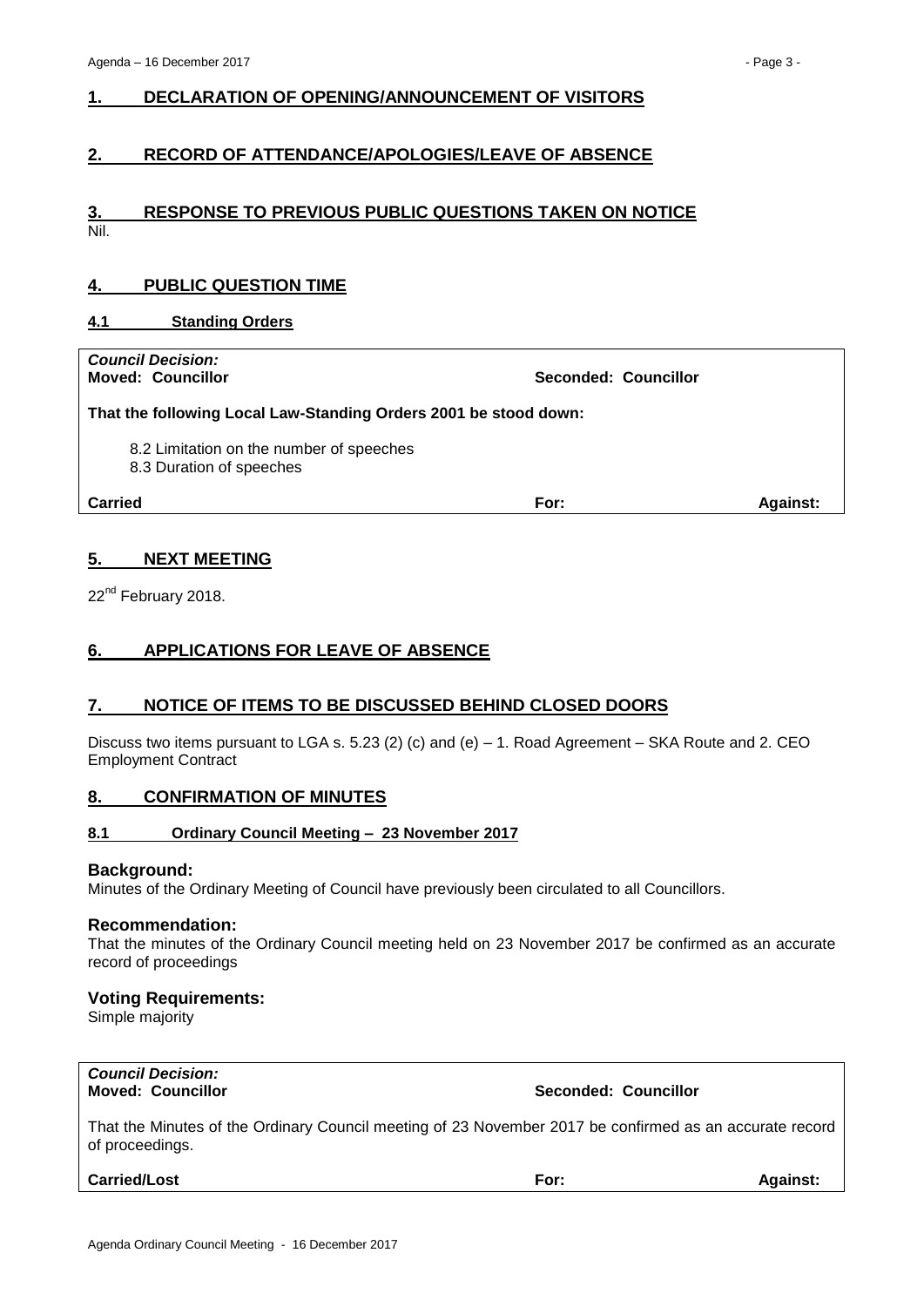# <span id="page-3-0"></span>**9. ANNOUNCEMENTS BY PRESIDING PERSON WITHOUT DISCUSSION**

## <span id="page-3-1"></span>**10. PETITIONS/DEPUTATIONS/PRESENTATIONS/SUBMISSIONS**

## <span id="page-3-2"></span>**11. ACTION LIST**

| <b>No</b>      | <b>Item</b>                         | <b>Action</b>                                                                                                                                                                                                                                                                                                                                                                                                                                                                                                                                                                                                                                                                                                                                                                                                                                                                                                                                          | <b>Status</b>                                                                                                                                                       |
|----------------|-------------------------------------|--------------------------------------------------------------------------------------------------------------------------------------------------------------------------------------------------------------------------------------------------------------------------------------------------------------------------------------------------------------------------------------------------------------------------------------------------------------------------------------------------------------------------------------------------------------------------------------------------------------------------------------------------------------------------------------------------------------------------------------------------------------------------------------------------------------------------------------------------------------------------------------------------------------------------------------------------------|---------------------------------------------------------------------------------------------------------------------------------------------------------------------|
| 1              | <b>Community Project</b><br>Officer | Still sitting on the table.<br>Meeting held 11 <sup>th</sup> March 2016 and recommendations<br>presented to Council at the April OCM - the item<br>were left to lay on the table while Council explored<br>other options.                                                                                                                                                                                                                                                                                                                                                                                                                                                                                                                                                                                                                                                                                                                              | The position and<br>requirement of a<br><b>Community Project Officer</b><br>is to be reviewed at the<br>November Council Meeting.<br>See item 18.3 November<br>2017 |
| $\overline{2}$ | Cemetery and<br>Remembrance<br>Walk | Completion of the cemetery and names for the<br>remembrance walk. Community to be contacted to<br>suggest names for inclusion.<br>Community Advisory Group to advise Council on<br>these projects.<br>Invitation sent to CAG to meet on Friday 3 June. A<br>surveyor will be at the Murchison Settlement shortly<br>to survey the tip, so will plan to have the Cemetery<br>done as well.                                                                                                                                                                                                                                                                                                                                                                                                                                                                                                                                                              | Following the discussions<br>at the Budget Workshop<br>further work on this project<br>is to be undertaken in<br>2018/19.                                           |
| 3              | Review of Road<br><b>Network</b>    | Council to conduct a whole of shire road review.<br>Establish roads to be closed/position of roads etc.<br>and work with Landgate and surrounding shires.<br>Full road pick-up has been undertaken by<br>Greenfields and has been finalised - this was mainly<br>to establish correct infrastructure values but will form<br>a good basis from which to start. As an adjunct to<br>this, the CEO was hoping to do a review of the<br>Internal Hierarchy for this meeting, but it has turned<br>out to be more complicated than first thought. The<br>status (ie a road defined by description; a dedicated<br>road; a gazetted road; a closed road) of roads no<br>longer maintained needs to be identified before the<br>Shire can progress with this. Undesignated<br>unsurveyed roads were bought up as a discussion<br>point at the May zone meeting. Paul Rosair did a<br>presentation to the March OCM, which was<br>discussed at the April OCM. | Landgate has been asked<br>to provide a list of gazetted<br>roads Shire of Murchison<br>Landgate is undertaking a<br>search of gazetted roads.                      |

## **Recommendation:**

That the Action List be accepted.

## **Voting Requirements:**

Simple majority

| <b>Against:</b> |
|-----------------|
|                 |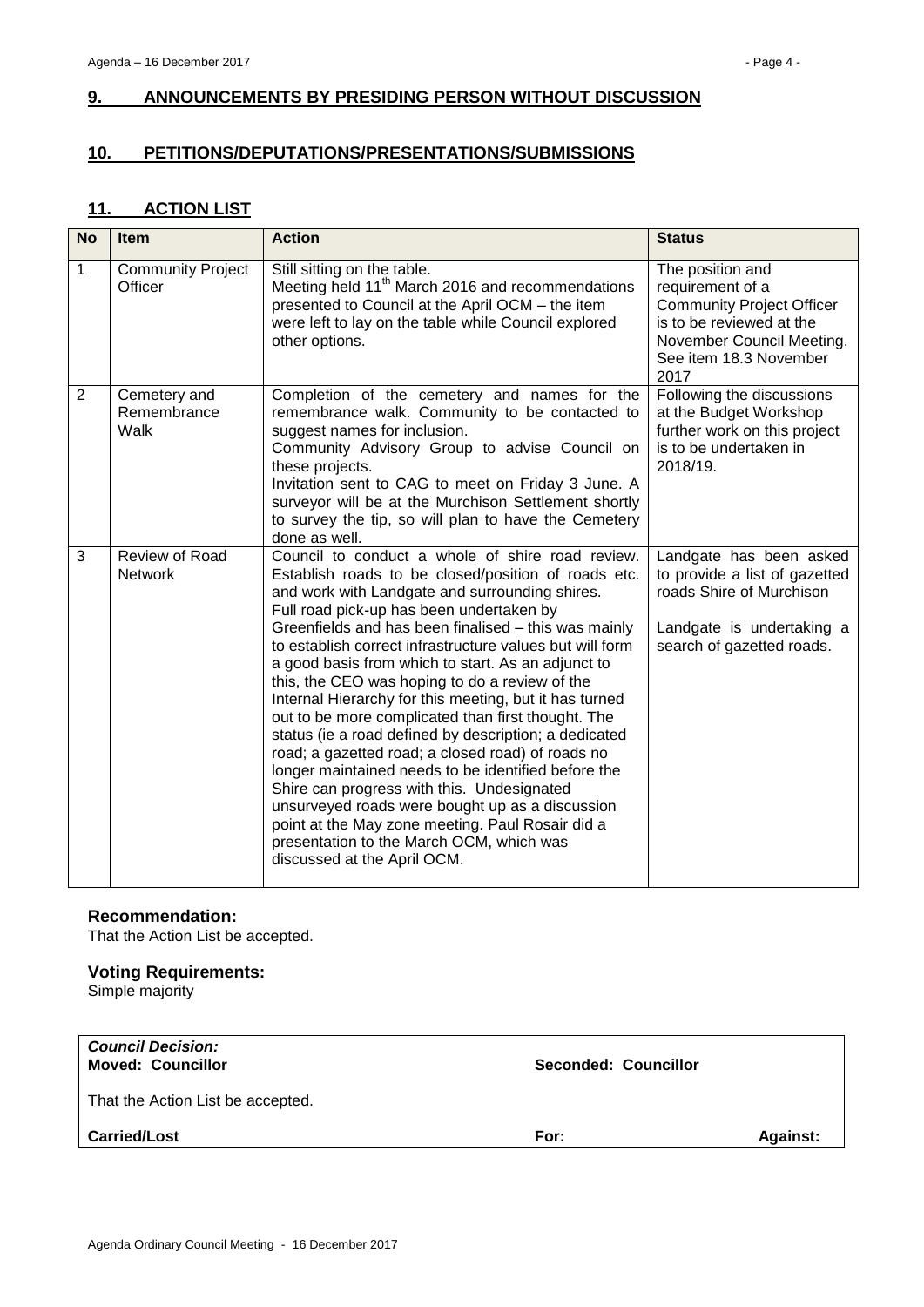# <span id="page-4-0"></span>**12. DISCLOSURE OF INTERESTS**

# <span id="page-4-1"></span>**13. REPORTS OF OFFICERS**

## <span id="page-4-2"></span>**13.1 Monthly Plant Report – Works Supervisor**

| <b>November</b>              |      | <b>Hours</b>   |                |              |            |              | <b>YTD</b>  |              |                        |  |
|------------------------------|------|----------------|----------------|--------------|------------|--------------|-------------|--------------|------------------------|--|
| * No Meter ** New Meter      |      |                |                | <b>Start</b> | <b>End</b> | <b>Total</b> |             |              | <b>Operating Costs</b> |  |
| <b>Plant Item</b>            | Year | <b>Rego</b>    | 1 July '17     | Hrs/kms      | Hrs/km     | <b>Month</b> | <b>YTD</b>  | <b>Plant</b> | <b>Fuel</b>            |  |
| P.01 JD Grader               | 2011 | MU1063         | 9242           | 9801         | 9990       | 189          | 748         | 12928.93     | 12686.05               |  |
| P.02 Cat Grader 12H          | 2005 | MU 141         | 15732          | 16021        | 16021      | Traded       | 289         | 5519.23      | 5530.80                |  |
| P15003 JD 6WD Grader         | 2012 | MU121          | 1829           | 2387         | 2524       | 137          | 695         | 5990.00      | 14140.50               |  |
| P081 JD Grader               | 2017 | <b>MU105</b>   | $\mathbf 0$    | 190          | 365        | 175          | 175         | 2759.79      | 6215.00                |  |
| P.04 New/H Ford Tractor      | 2006 | <b>MU 380</b>  | 2167           | 2311         | 2346       | 35           | 179         | 523.01       | 401.30                 |  |
| P.05 Dolly 1-Red **          | 2001 | MU 2003        | 0              | 3736         | 5385       | 1649         | 5385        | 3059.47      | n/a                    |  |
| P.07 Nissan UD               | 2009 | 000 MU         | 217729         | 219468       | 221485     | 2017         | 3756        | 2102.72      | 3491.95                |  |
| P.08 Dolly 2-Black           | 2000 | MU 2009        | 17885          | 21776        | 22391      | 615          | 4506        | 5117.63      | n/a                    |  |
| P.09 Iveco P/Mover           | 2003 | MU1065         | 333380         | 336648       | 338615     | 1967         | 5235        | 5234.06      | 4406.35                |  |
| P.10 Iveco W/Truck (hrs) *   | 2004 | <b>MU00</b>    | 11403          | 11870        | 11927      | 57           | 524         | 1823.93      | 5654.85                |  |
| P.11 Komatsu Dozer           | 1997 |                | 2300           | 2815         | 2951       | 136          | 651         | 11065.48     | 13319.75               |  |
| P.13 Tri-Axle L/L Float      | 2008 | MU 663         | 28490          | 29900        | 31443      | 1543         | 2953        | 1084.88      | n/a                    |  |
| P.14 No. 2 Float             | 2001 | MU 2004        | 10505          | 11427        | 11427      | 0            | 922         | 609.52       | n/a                    |  |
| P.17 Side Tipper             | 2001 | <b>MU 662</b>  | 25124          | 29908        | 31550      | 1642         | 6426        | 1172.09      | n/a                    |  |
| P.18 Side Tipper             | 2001 | MU2010         | 10314          | 15985        | 17408      | 1423         | 6998        | 4243.89      | n/a                    |  |
| P.24 30K W/Tanker Trailer    | 2005 | <b>MU 2024</b> | 7658           | 13871        | 15898      | 2027         | 17925       | 2883.77      | n/a                    |  |
| P.27 Volvo Loader            | 2006 | <b>MU 65</b>   | 8787           | 9134         | 9235       | 101          | 6021        | 2290.61      | 6414.30                |  |
| P.28 Isuzu Dmax              | 2009 | <b>MU 300</b>  | 225000         | 229536       | 230323     | 787          | 5323        | 597.42       | 999.70                 |  |
| <b>P.32 Construction Gen</b> |      |                | 25281          | 25675        | 26556      | 881          | 1275        | 352.97       | 1412.50                |  |
| P.33 Maintenance Gen         |      |                | 11798          | 13458        | 13458      | $\mathbf{0}$ | 1660        | 677.27       | 2526.30                |  |
| P.34 Generator Perkins *     |      | Mechanic       | 1744           | 1744         | 4189       | 2445         | 2445        | 751.34       | 1225.85                |  |
| P.35 Generator 1-110kva      | 2011 |                | 26523<br>26928 |              | 27008      | 80           | 485         | 3452.96      | 52430.90               |  |
| P. 17035 New Generator       | 2016 |                | 2446           | 4934         | 5601       | 667          | 3155        |              |                        |  |
| <b>P.37 Forklift</b>         |      |                | 12634          | 12667        | 12676      | 9            | 42          | 2700.87      | 339.60                 |  |
| P.40A Toyota Hilux           | 2014 | 01MU           | 104000         | 115716       | 117927     | 2211         | 13927       | 1232.01      | 2313.35                |  |
| P.41 Cat 938G Loader         | 2004 | MU 193         | 5850           | 6027         | 6128       | 101          | 278         | 1022.70      | 4268.25                |  |
| P.43 Bomag Roller            | 2012 | MU1027         | 3537           | 3637         | 3654       | 17           | 117         | 4436.70      | 1548.25                |  |
| P.48 Dog Fuel Trailer *      | 1979 | MU 2026        | 0              | 0            | 0          | 0            | 0           | 69.54        | n/a                    |  |
| P.49 Dog Fuel Trailer *      | 1972 | MU 2005        | 0              | 0            | 0          | $\mathbf 0$  | $\pmb{0}$   | 239.56       | n/a                    |  |
| P.54 Isuzu T/Top             | 2005 | MU 1002        | 181148         | 182491       | 182491     | Traded       | 1343        | 499.24       | 467.85                 |  |
| P.55 Toyota Prado            | 2012 | MU1011         | 100507         | 109896       | 114888     | 4992         | 14381       | 621.19       | 1731.85                |  |
| P.57 Great Wall              | 2012 | MU 167         | 63922          | 69443        | 70076      | 633          | 6154        | 2659.05      | 842.08                 |  |
| P.59 45ft Flat Top *         | 1978 | MU2044         | $\mathbf 0$    | 0            | 0          | 0            | $\mathbf 0$ | 1347.23      | n/a                    |  |
| P.60 Mercedes PTV            | 2004 | MU 1009        | 103624         | 103902       | 104035     | 133          | 411         | 2103.82      | 54.00                  |  |
| P.61 Kenworth P/Mover        | 2004 | <b>MU 000</b>  | 104665         | 111798       | 113289     | 1491         | 8624        | 7126.93      | 11796.10               |  |
| P.64 Isuzu Construction      | 2013 | MU 140         | 136312         | 145995       | 149076     | 3081         | 12764       | 4455.18      | 3650.85                |  |
| P.65 Generator 9KVA *        | 2013 | H/ Maint       | 6391           | 7777         | 9034       | 1257         | 2643        | 404.48       | 5514.55                |  |
| P.67 Roadwest S/Tipper       | 2013 | MU2042         | 83079          | 90594        | 92008      | 1414         | 8929        | 1530.89      | n/a                    |  |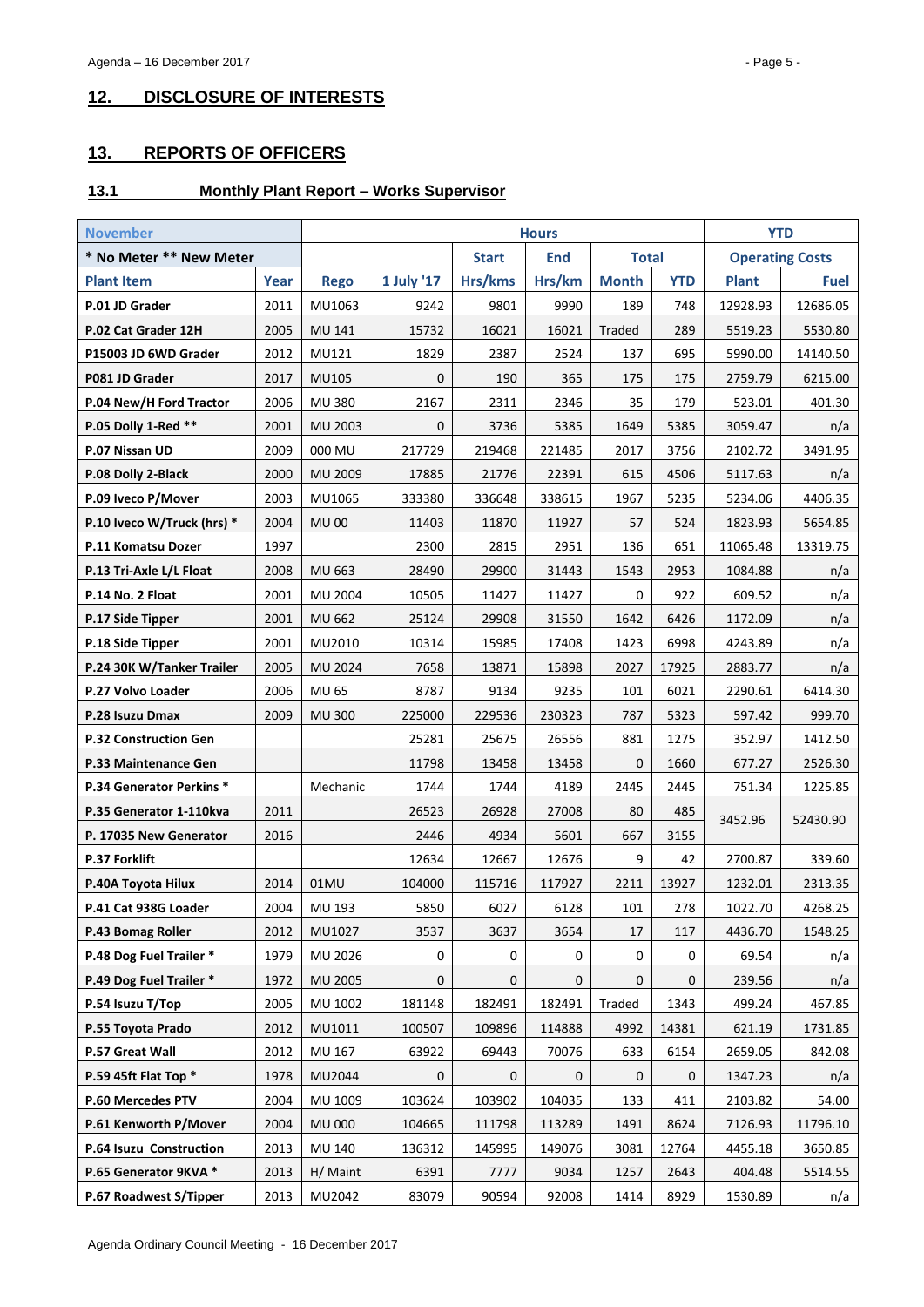| P.68 Bomag Padfoot           | 2013 | MU1071 | 2055  | 2283  | 2357  | 74       | 302      | 2950.50 | 5450.35 |
|------------------------------|------|--------|-------|-------|-------|----------|----------|---------|---------|
| <b>P.72 Isuzu Fire Truck</b> | 2013 | MU1068 | 2149  | 2364  | 2377  | 13       | 228      | 2007.69 | 14.26   |
| P.73 Toyota Fast Attack      | 2014 | MU1069 | 8900  | 8900  | 8900  | $\Omega$ | $\Omega$ | 944.39  | 0.00    |
| P.80 Fuso Canter             | 2017 | MU120  | 0     | 868   | 1771  | 903      | 1771     | 3311.24 | 436.25  |
| <b>Caravans</b>              |      |        |       | n/a   | n/a   | n/a      | n/a      |         | n/a     |
| P11076 JD Ride on mower      |      |        | 937   | 957   | 975   | 18       | 38       | 157.18  | 0.00    |
| P15006 Isuzu Maintenance     | 2015 | MU1018 | 48269 | 61676 | 63811 | 2135     | 15542    | 3245.39 | 4317.30 |
| P16063 Toyota Prado          | 2016 | MU 0   | 29327 | 40152 | 43359 | 3207     | 14032    | 4692.27 | 1747.70 |
| P16075 Kuboto Mower          | 2016 |        | 175   | 222   | 247   | 25       | 72       | 145.94  | 207.35  |

<span id="page-5-0"></span>

| 13.2 | <b>Works Report - Works Supervisor</b> |  |
|------|----------------------------------------|--|
|      |                                        |  |

## **Construction Crew**

Works on the Carnarvon-Mullewa road between SLK 88.700 - 92.915 of re-forming, gravel sheeting, placing in 3 new culverts and extending a 450m culvert from 7m out to 10m will be completed prior to the crew's Christmas break on the  $20<sup>th</sup>$  of December 2017.

On Monday 4<sup>th</sup> December the last of the culverts and end walls were put in place and material carted in and spread.

The completion of these works which also included taking out 3 shape crests, 5 low dips and 3 floodway's has made the road a lot safer to travel.

Crew will move all plant with exception of the caravans back to the settlement for repairs and servicing over the Christmas break. The vans will stay at Curbur in readiness for the construction crew's return in the new year on the 30<sup>th</sup> January. Works will then commence on the Carnaryon-Mullewa road up at Byro between SLK 47.450 - 51.270 (from the Tathire creek crossing north for 3.820km).

#### **Maintenance Crew**

The shoulder grading on the Carnarvon-Mullewa road from the Settlement south to the Ballinyoo Bridge is progression well with crew to be at the bridge by Friday 8<sup>th</sup> of December.

With the completion of the shoulder grade crew will then grade the gravel section starting from the 9km south of the bridge section B&J Catalano completed (boundary grid of Billabalong/Woolgorong on Carnarvon-Mullewa road) to the southern boundary. They will then give the Wooleen-Mt Wittenoom and Wooleen-Boolardy roads a grade on their way back to the Settlement.

#### **Contractor Works - Flood Damage**

Robbro contractors working on the flood damage road repairs in the east of the shire are moving along fine with the section of Beringarra-Pindar road completed from the double dip crossing to the Mt Wittenoom intersection. Robbro should also have the Mt Wittenoom road completed before they go on their Christmas/New Year break

Crew will stop works on the  $12<sup>th</sup>$  December 2017 and return back on the  $2<sup>nd</sup>$  January 2018.

Them contractors working on the flood damage road repairs on the Carnarvon-Mullewa road have completed works from the southern boundary approx. 7km south of Bullardoo to the Murchison Settlement as well as repairs to the Wooleen-Twin Peaks road.

Crew at this stage are approx. 2/3 way through repairs on Butchers Track and are expected to complete these works before their Christmas break on the  $12<sup>th</sup>$  of December. Them contractors will return on the  $2<sup>nd</sup>$ January 2018 to recommence works.

#### **Heavy Maintenance**

Local contractor Squires Resources is progressing along fine with the pushing up of materials for the bunding works on the Beringarra-Pindar road. (4 bunds south of Murgoo and 6 bunds on the Mt Wittenoom-Wooleen road have been completed)

At my last inspection on the 6<sup>th</sup> December Squires Resources crew were approx. half-way through a section just south of Boolardy on the Beringarra-Pindar road. Within these works crew have placed/ripped in a new section that requires drains while the dozer is in the area. Carting in the rest of the materials to complete the bunds will commence prior the Christmas break.

## **Work Supervisor General**

20<sup>th</sup>-21<sup>st</sup> November - Perth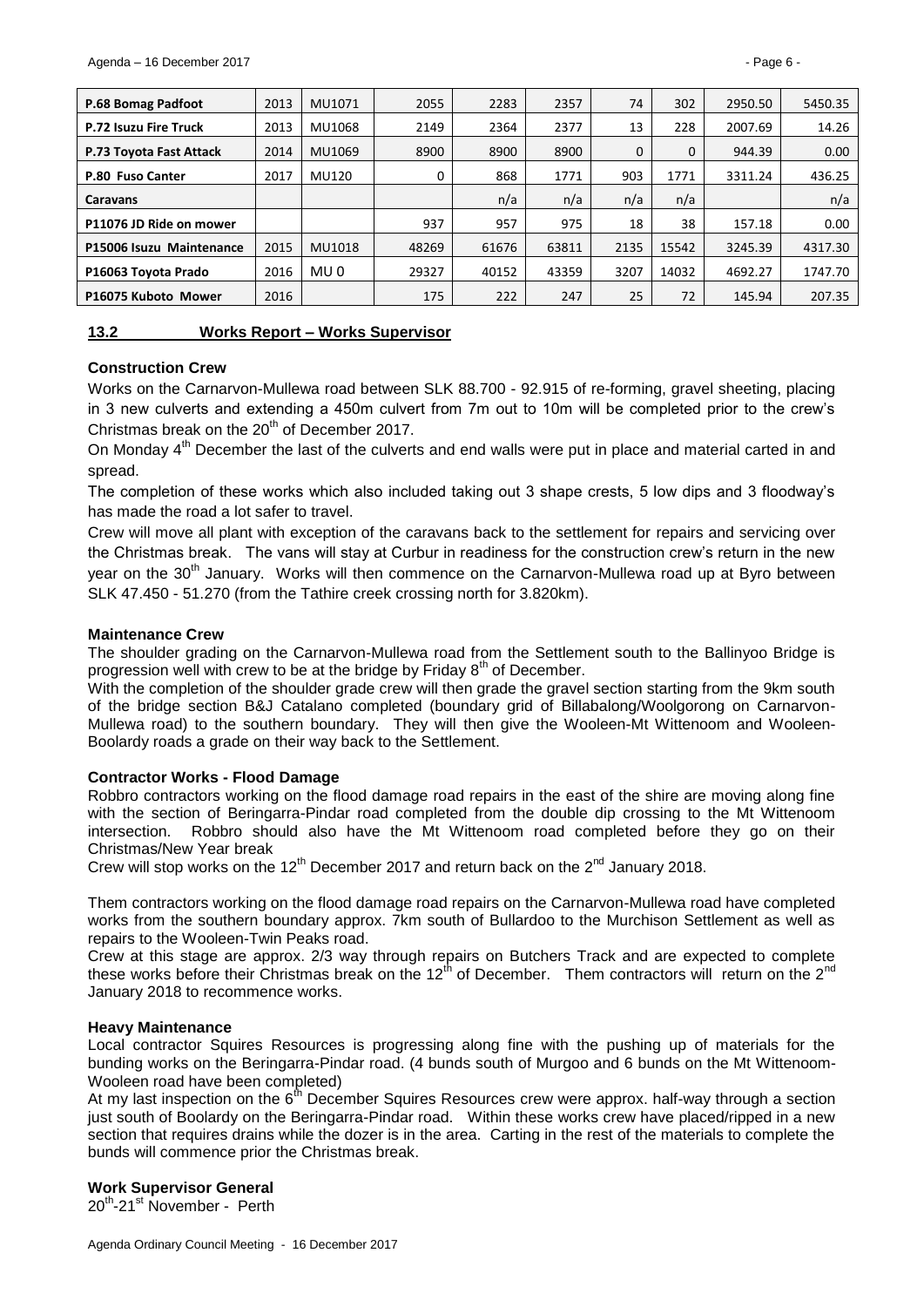23rd November - Council Meeting

24<sup>th</sup> November - Flood Damage road inspection

- 27<sup>th</sup> November Construction 9hrs
- 28<sup>th</sup> November LEMC Meeting

29<sup>th</sup> November - Construction 8hrs

30<sup>th</sup> November - Meeting with CSIRO regarding air-strip

1<sup>st</sup> December - Construction pegging and looking for materials for the next works program (thanks to Andrew from Byro for your local input)

5<sup>th</sup> December - Construction 5hrs

6<sup>th</sup> December - Flood Damage, Heavy Maintenance inspections

#### ROADS GRADED November – December 2017

| Name              | Length of Road | SLK's Graded<br>this month | Heavy<br>Maintenance | Comments             |
|-------------------|----------------|----------------------------|----------------------|----------------------|
|                   |                |                            |                      |                      |
| Carnarvon-Mullewa | 278.63km       | 82km                       |                      | Shoulder grading     |
|                   |                |                            |                      | Settlement to Bridge |

Total this month roads graded 82km shire crew

#### **Recommendation:**

That the Work's Supervisor's report be accepted.

#### **Voting Requirements:**

Simple majority

| <b>Council Decision:</b><br><b>Moved: Councillor</b> | Seconded: Councillor |                 |
|------------------------------------------------------|----------------------|-----------------|
| That the Work's Supervisor's report be accepted.     |                      |                 |
| <b>Carried/Lost</b>                                  | For:                 | <b>Against:</b> |

## <span id="page-6-0"></span>**14. ANNOUNCEMENTS CONCERNING MEETINGS ATTENDED**

<span id="page-6-1"></span>**14.1 Shire President**

<span id="page-6-2"></span>**14.2 Councillors**

## <span id="page-6-3"></span>**15. REPORTS OF COMMITTEES**

# <span id="page-6-4"></span>**15.1 Audit Committee**

The primary objective of the Audit Committee is to accept responsibility for the annual external audit and liaise with the local government's auditor so that Council can be satisfied with the performance of the local government in managing its financial affairs.

According to legislative requirements, the Audit Committee will meet with the auditor to discuss the Annual Financial Report, the Audit Report and the Management Letter. This meeting is scheduled for 10:00 am Saturday 16<sup>th</sup> December 2017. The auditor will attend that meeting by telephone.

Findings (TBA)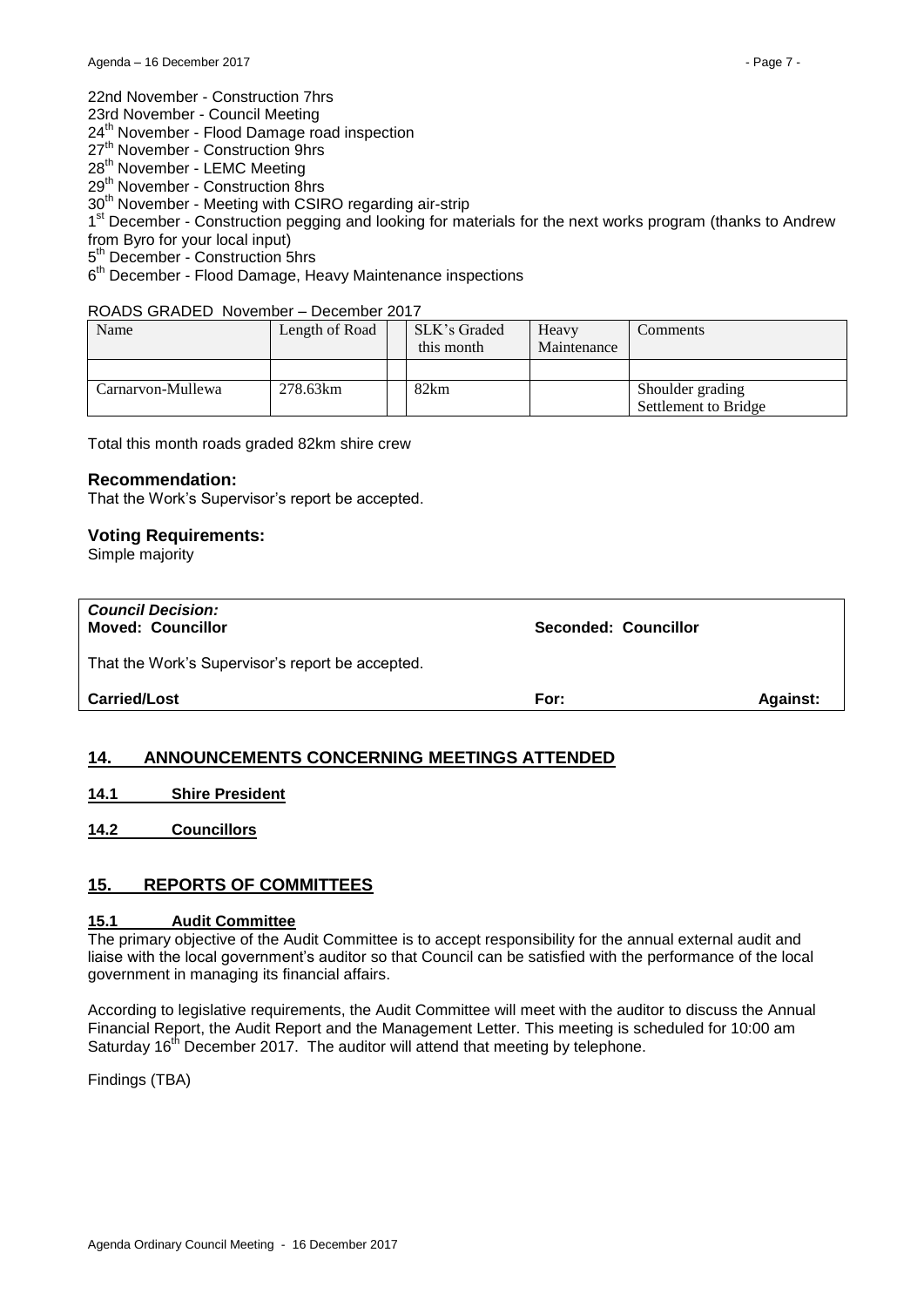<span id="page-7-0"></span>

| File:              | 5.6                                                               |
|--------------------|-------------------------------------------------------------------|
| Author:            | Peter Dittrich - CEO                                              |
| Interest Declared: | No interest to disclose                                           |
| Date:              | 12th December 2017                                                |
| Attachments:       | 15.2.1 Minutes Local Emergency Management Committee Meeting       |
|                    | 15.2.2 Shire of Murchison Local Emergency Management Arrangements |
|                    | 15.2.3 Shire of Murchison Local Recovery Plan                     |

# **Matter for Consideration:**

Council to endorse:

- the Minutes of the Local Emergency Management Committee (LEMC) Meeting of the;
- the Local Emergency Management Arrangements (Version V01 2015) (LEMA); and
- the Local Recovery Plan (LRP)

which were endorsed by the LEMC.

## **Background:**

It is a function of a local government —

- subject to the Emergency Management Act to ensure that effective local emergency management arrangements are prepared and maintained for its district;
- to manage recovery following an emergency affecting the community in its district; and
- to perform other functions given to the local government under the Emergency Management Act.

## **Comment:**

There was a meeting of the LEMC on the  $5<sup>th</sup>$  November 2015, to:

- review emergency post-incident and post-exercise reports (nil to report)
- review the LEMA and LRP
- undertake a desktop exercise, and
- discuss general business.

The Shire of Murchison's reviewed Draft LEMA and LRP were presented to the meeting and both were endorsed. The LEMA and LRP were prepared in accordance with the Emergency Management Act 2005.

The purpose of the documents is to detail:

- The Shire of Murchison's policies for emergency management;
- The roles and responsibilities of public authorities and other persons involved in emergency management in the district;
- Procedures for the coordination of emergency management operations and activities;
- A description of emergencies that could occur in the Shire of Murchison;
- Strategies and priorities for emergency management in the Shire of Murchison;
- Other matters about emergency management in the Shire of Murchison prescribed by the regulations; and
- Other matters about emergency management in the Shire of Murchison the local government considers appropriate. [s. 41(2) of the EM Act 2005]

The committee also undertook a Desktop Exercise ("Oasis') to test the effectiveness of the LEMA and to:

- evaluate Murchison's Emergency Services response
- Test the triggers that exist within Murchison's LEMA that will lead to the development of an Incident support Group (ISG) and
- To measure the effectiveness of the LEMA to support an ISG.

Lessons learnt from the desktop exercise were:

- More is gained from practical exercises
- The exercise has given us a mental plan
- The reality is that response agencies (DFES/Police/Ambulance) are three or four hours away and so response will sit with the local government.

Minutes of the meeting are attached, along with a copy of the LEMA and TRP.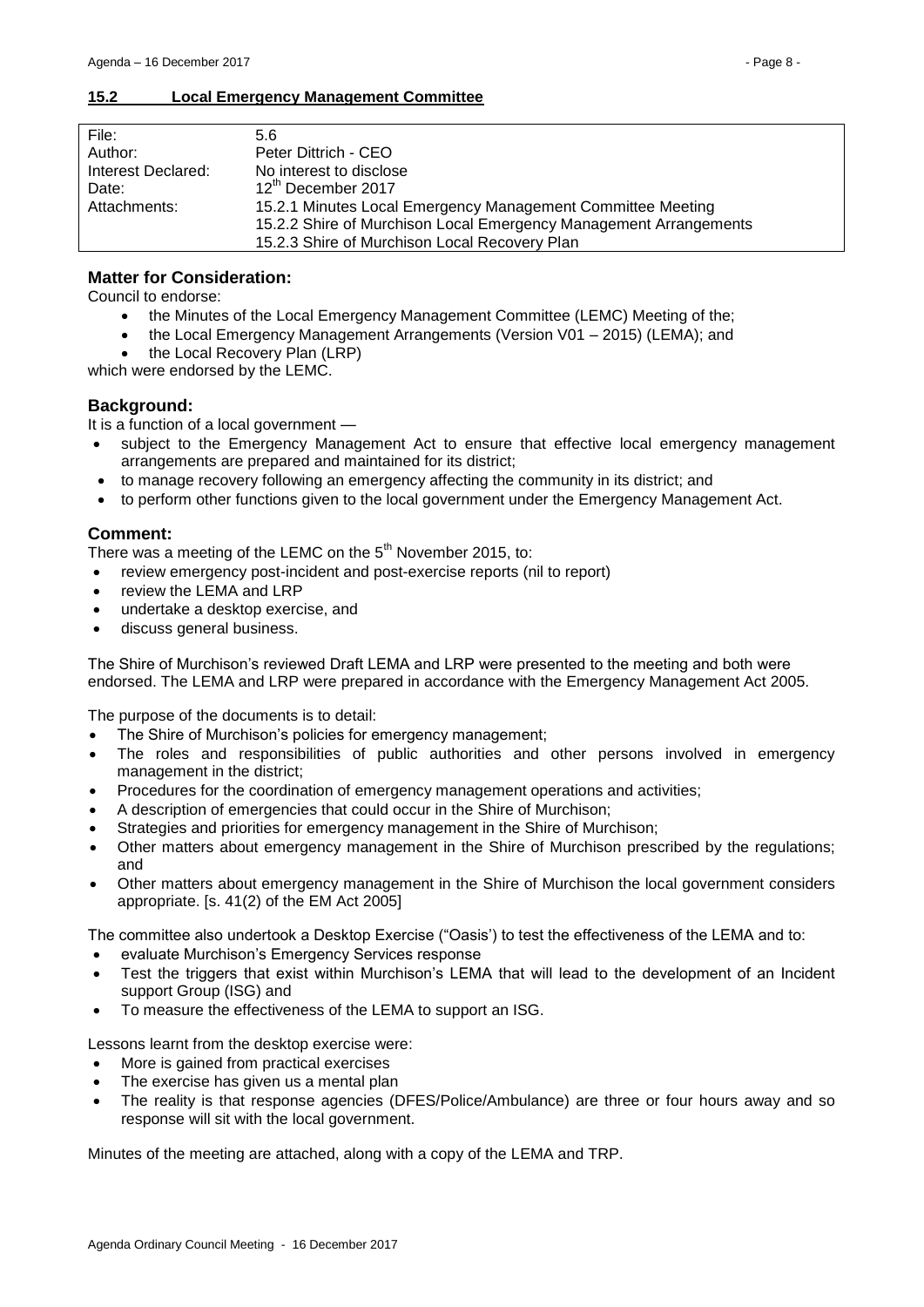#### **Recommendation:**

That Council endorse:

- the Minutes of the Local Emergency Management Committee (LEMC) Meeting of the 5 November 2015;
- the Local Emergency Management Arrangements (Version V01 2015) (LEMA); and
- the Local Recovery Plan (LRP)

#### **Voting Requirements:**

Simple majority

| <b>Council Decision:</b><br>Moved: Councillor | <b>Seconded: Councillor</b> |                 |
|-----------------------------------------------|-----------------------------|-----------------|
| <b>Carried/Lost</b>                           | For:                        | <b>Against:</b> |

# <span id="page-8-0"></span>**16. FINANCE**

## <span id="page-8-1"></span>**16.1 Financial Activity Statements November 2017**

| File:              |                                                   |
|--------------------|---------------------------------------------------|
| Author:            | Ina Edwardson - Deputy Chief Executive Officer    |
| Interest Declared: | No interest to disclose                           |
| Date:              | 8 December 2017                                   |
| Attachments:       | Financial Activity Statements to 30 November 2017 |
|                    | <b>Statement of Financial Position</b>            |
|                    | Operating Statement by Program                    |
|                    | Operating Statement by Nature & Type              |
|                    | <b>Accounts Activity</b>                          |
|                    | General Ledger Trial Balance                      |

#### **Matter for Consideration:**

Council to consider adopting the Monthly Financial Statements for November 2017.

#### **Background:**

The Local Government (Financial Management) Regulations 1996. Regulation 34 requires that local government report on a monthly basis and prescribes what is required to be reported.

#### **Comment:**

The Current Position at 30 November 2017 is a surplus of \$3,117,706

| Variances – YTD Budget to YTD<br>Actual<br>Budgeted Closing Funding<br>Surplus (Deficit) |             | 2,954,963 |
|------------------------------------------------------------------------------------------|-------------|-----------|
|                                                                                          |             |           |
| Plus Variance to Opening Surplus                                                         | 100,322     |           |
| Plus Operating Revenues down                                                             | 28,640      |           |
| Less Operating Expenditure up                                                            | (515)       |           |
| <b>Plus Operating Activities Excluded</b>                                                | 45,684      |           |
| Plus Investing Activities down                                                           | 810,214     |           |
| Plus New Debentures up                                                                   | 436,770     |           |
| Less Transfer from reserves down                                                         | (1,545,293) |           |
| Plus Transfer to reserves down                                                           | 286,822     |           |
| <b>Total Variances</b>                                                                   |             | 162,743   |
| Actuals Closing surplus (Deficit)                                                        |             | 3,117,706 |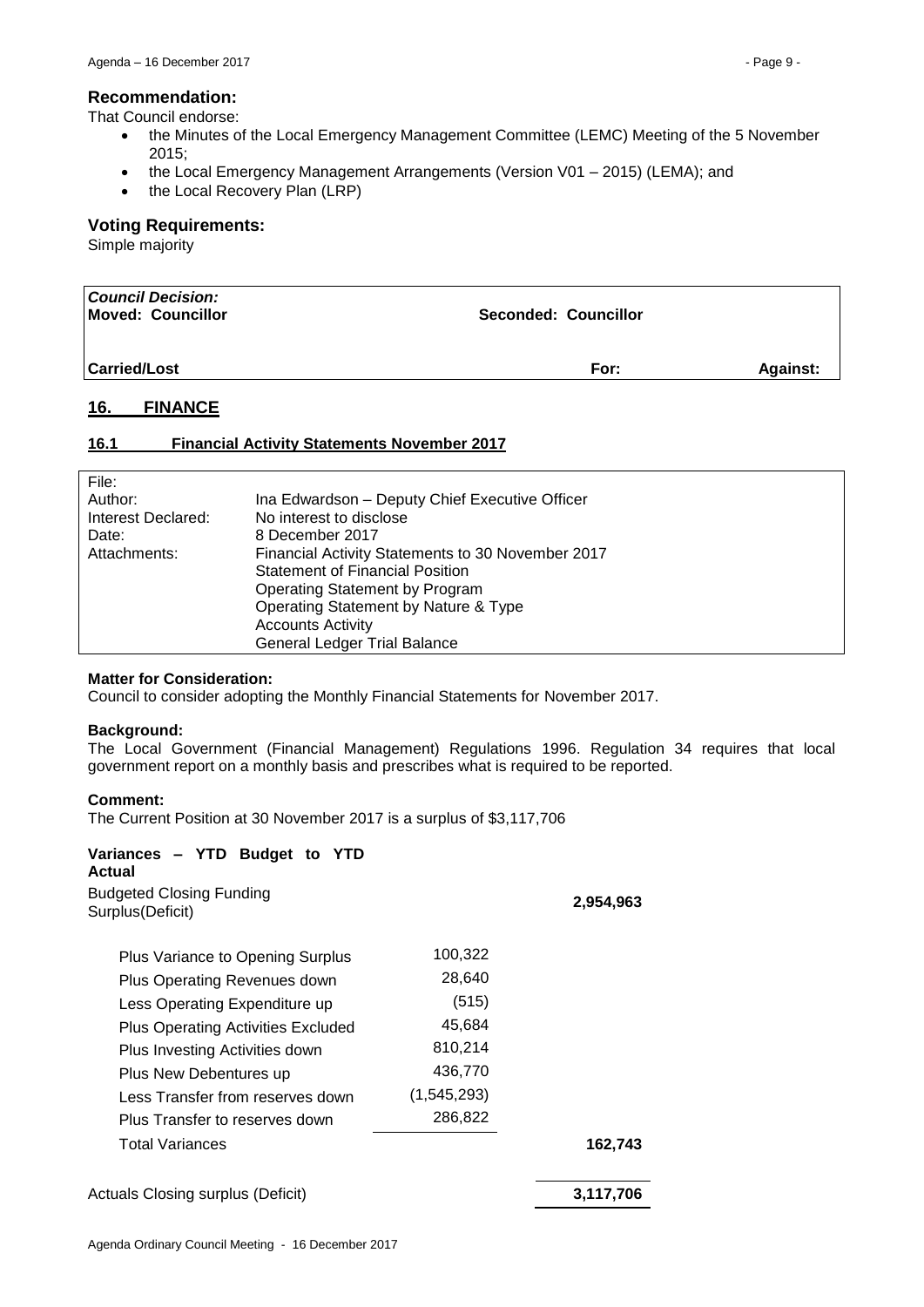Refer to October 2017 Financials for explanation of variances. Review of the YTD Budgets will be completed by December 2017.

The following Term Deposits are currently held as at 30 November 2017:

| Beringarra Cue Road Reserve Term Deposit | \$3,771,029 | @ 1.78% Maturity 18/12/2017 |
|------------------------------------------|-------------|-----------------------------|
| Crosslands MCF Term Deposit              | \$ 373,982  | @ 2.00% Maturity 25/12/2017 |

#### **Statutory Environment:**

Local Government Act 1995

Section 6.4–Specifies that a local government is to prepare "such other financial reports" as is prescribed.

Local Government (Financial Management) Regulations 1996 Regulation 34 states:

> (1) A local government is to prepare each month a statement of financial activity reporting on the sources and applications of funds, as set out in the annual budget under regulation 22(1)(d) for that month in the following detail:

(a) Annual budget estimates, taking into account any expenditure incurred for an additional purpose under section 6.8(1) (b) or (c);

(b) Budget estimates to the end of month to which the statement relates;

(c) Actual amounts of expenditure, revenue and income to the end of the month to which the statement relates;

(d) Material variances between the comparable amounts referred to in paragraphs (b) and

(e) The net current assets at the end of the month to which the statement relates.

**Strategic Implications:** Nil.

**Policy Implications:**

Nil.

#### **Budget/Financial Implications:**

Reports showing year to date financial performance allow monitoring of actual expenditure, revenue and overall results against budget targets.

#### **Sustainability Implications:**

- **Environmental:**
	- There are no known significant environmental considerations
- **Economic:**
	- There are no known significant economic considerations
- **Social:** There are no known significant considerations

#### **Consultation:**

Moore Stephens

#### **Recommendation:**

That Council adopt the financial statements for the period ending 30 November 2017 as attached.

#### **Voting Requirements:**

Simple majority

| <b>Council Decision:</b><br><b>Moved: Councillor</b> | Seconded: |                 |
|------------------------------------------------------|-----------|-----------------|
| <b>Carried/Lost</b>                                  | For:      | <b>Against:</b> |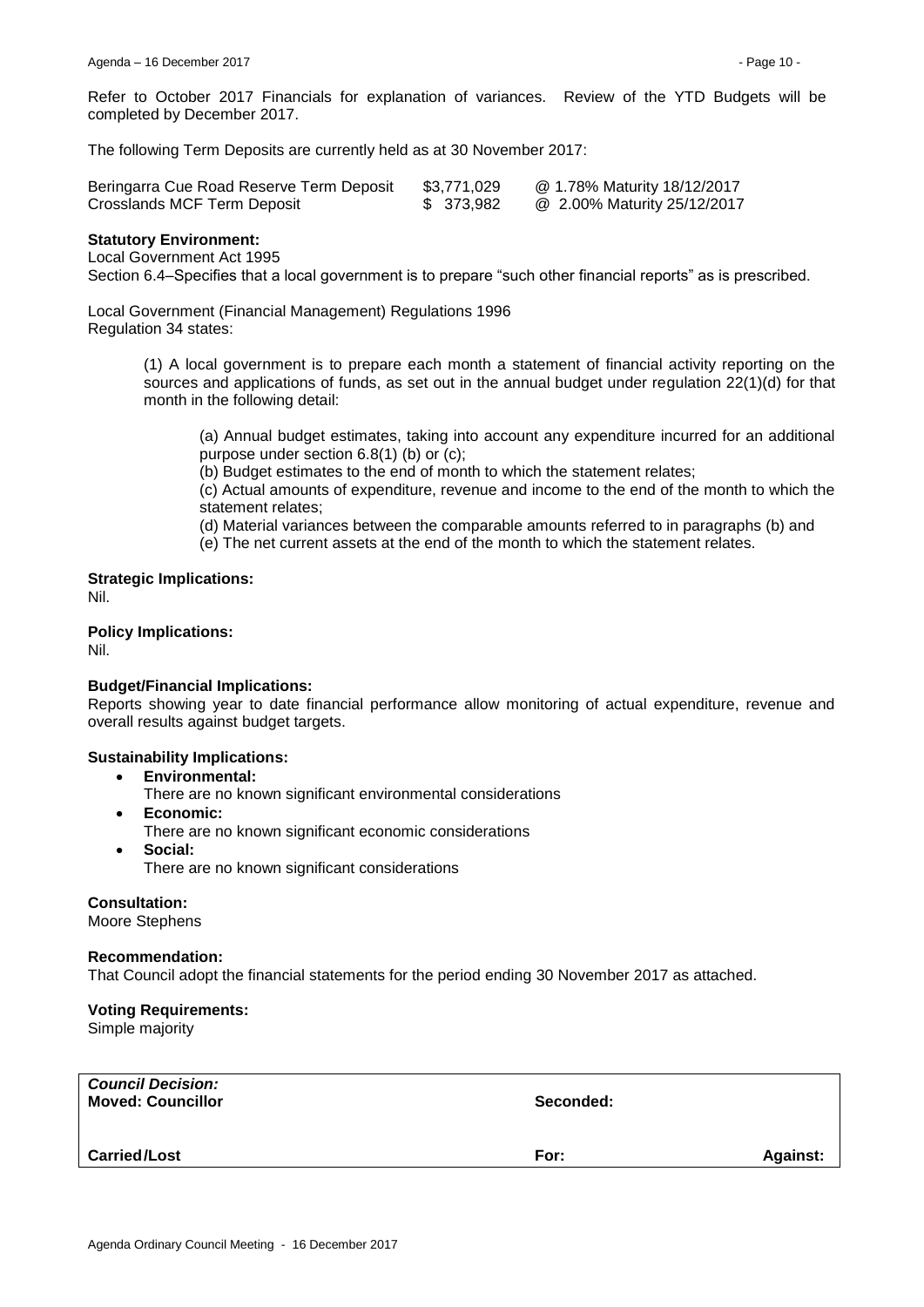#### <span id="page-10-0"></span>**16.2 Accounts Paid since the last list was adopted/endorsed by Council**

| File:              | 4.37.1                                         |
|--------------------|------------------------------------------------|
| Author:            | Ina Edwardson - Deputy Chief Executive Officer |
| Interest Declared: | No interest to disclose                        |
| Date:              | 11 December 2017                               |
| Attachments:       | EFT & Cheque Details for November 2017         |

#### **Matter for Consideration:**

Endorsement of accounts paid during the month of November 2017.

#### **Background:**

If the local government has delegated to the CEO the exercise of its power to make payments from the municipal fund or the trust fund, then the CEO is to prepare a list of accounts paid by the CEO during the month to present to Council.

#### **Comment:**

Payments made during the month of November 2017 are attached.

#### **Statutory Environment:**

Local Government (Financial Management) Regulations 1996 Regulation 13 states:

> (1) If the local government has delegated to the CEO the exercise of its power to make payments from the municipal fund or the trust fund, a list of accounts paid by the CEO is to be prepared each month showing for each account paid since the last such list was prepared —

- (a) the payee's name; and
- (b) the amount of the payment; and
- (c) the date of the payment; and
- (d) sufficient information to identify the transaction.
- (2) A list of accounts for approval to be paid is to be prepared each month showing
	- (a) for each account which requires council authorisation in that month
		- (i) the payee's name; and
		- (ii) the amount of the payment; and
		- (iii) sufficient information to identify the transaction; and
		- (b) the date of the meeting of the council to which the list is to be presented
- (3) A list prepared under sub regulation (1) or (2) is to be
	- (a) presented to the council at the next ordinary meeting of the council after the list is prepared; and
	- (b) recorded in the minutes of that meeting.
- **Strategic Implications:**

None

# **Policy Implications:**

None

#### **Budget/Financial Implications:**

Payment from the Municipal, Trust and Reserve Bank Accounts.

#### **Sustainability Implications:**

- **Environmental:**
	- There are no known significant environmental considerations
- **Economic:**
	- There are no known significant economic considerations
- **Social:** There are no known significant considerations

#### **Consultation:**

Moore Stephens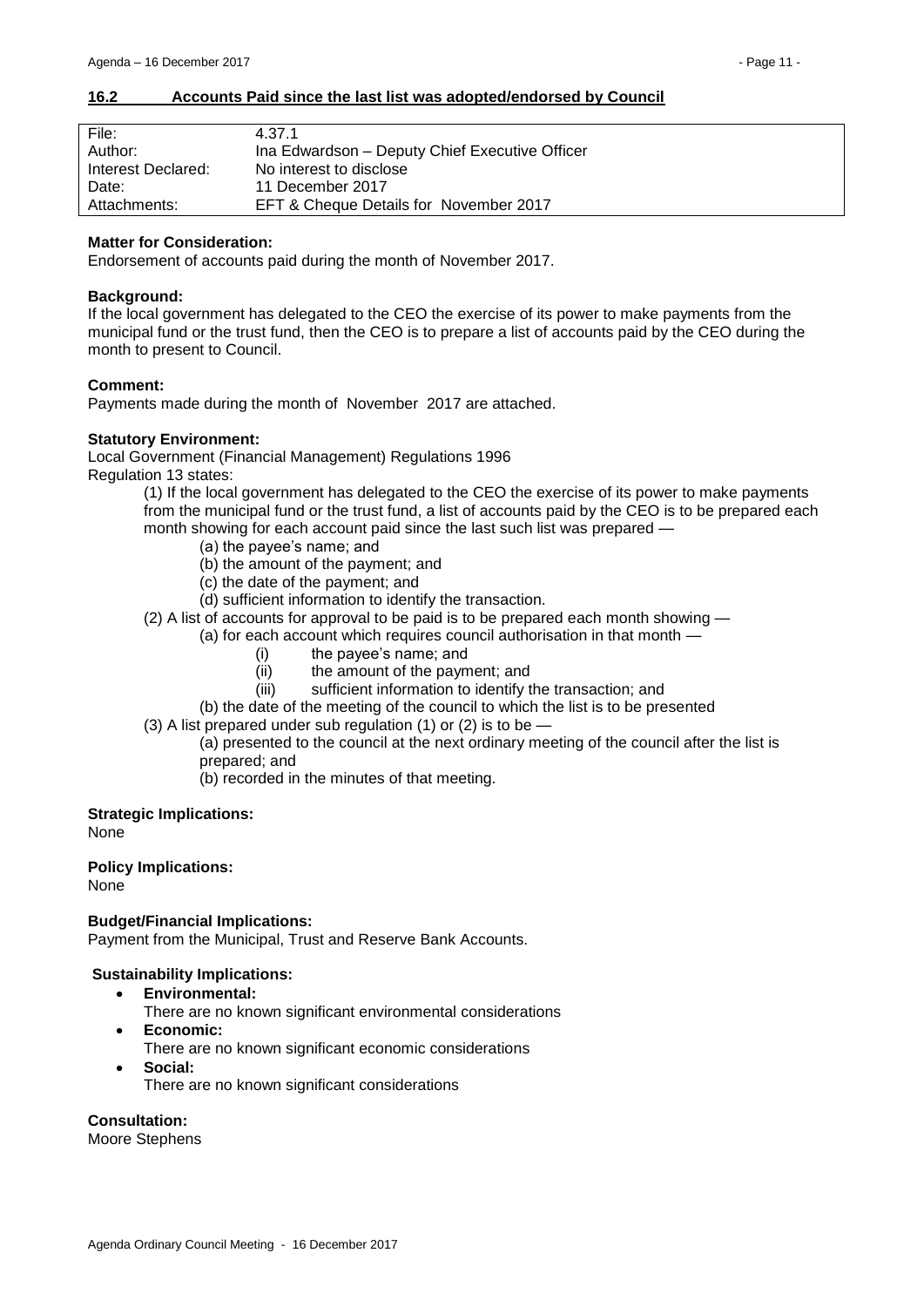#### **Recommendation:**

That the accounts as per the attached Schedule presented to this meeting totalling \$2,120,818.27 which includes \$787,934.73 of intra account transfers for the month of November 2017, be endorsed by Council.

#### **Voting Requirements:**

Simple majority

| <b>Council Decision:</b><br><b>Moved: Councillor</b> | Seconded: Councillor |                 |
|------------------------------------------------------|----------------------|-----------------|
| <b>Carried/Lost</b>                                  | For:                 | <b>Against:</b> |

#### <span id="page-11-0"></span>**16.3 Financial Report 2016-17**

| File:              | 2.2                                                            |
|--------------------|----------------------------------------------------------------|
| Author:            | Peter Dittrich - CEO                                           |
| Interest Declared: | No interest to disclose                                        |
| Date:              | 12 December 2017                                               |
| Attachments:       | Financial Report 2016-17 including Independent Auditors Report |

#### **Matter for Consideration:**

Council to consider the recommendation of the Audit Committee in regard to the Financial Report for 2016- 17.

#### **Background:**

A local government is to prepare a Financial Report for the preceding financial year and such other financial reports as are prescribed.

#### **Comment:**

The 2016-17 Financial Report was prepared and sent to the Auditor by the 30<sup>th</sup> September as prescribed.

At its meeting at 9:45 am today, the Audit Committee reviewed the Financial Report, discussing the Audit Findings and Management Letter with the Auditor.

The Audit Committee reported on its meeting at Item 15.1 and makes its recommendation to Council below.

#### **Statutory Environment:**

Division 3 — Reporting on activities and finance

6.4. Financial report

(1) A local government is to prepare an annual financial report for the preceding financial year and such other financial reports as are prescribed.

(2) The financial report is to  $\overline{\phantom{a}}$ 

(a) be prepared and presented in the manner and form prescribed; and

(b) contain the prescribed information.

(3) By 30 September following each financial year or such extended time as the Minister allows, a local government is to submit to its auditor —

(a) the accounts of the local government, balanced up to the last day of the preceding financial year; and (b) the annual financial report of the local government for the preceding financial year.

#### **Strategic Implications:**

Nil.

#### **Policy Implications:**

Nil.

#### **Budget/Financial Implications:**

The cost of the annual audit is included in the 2017-18 Budget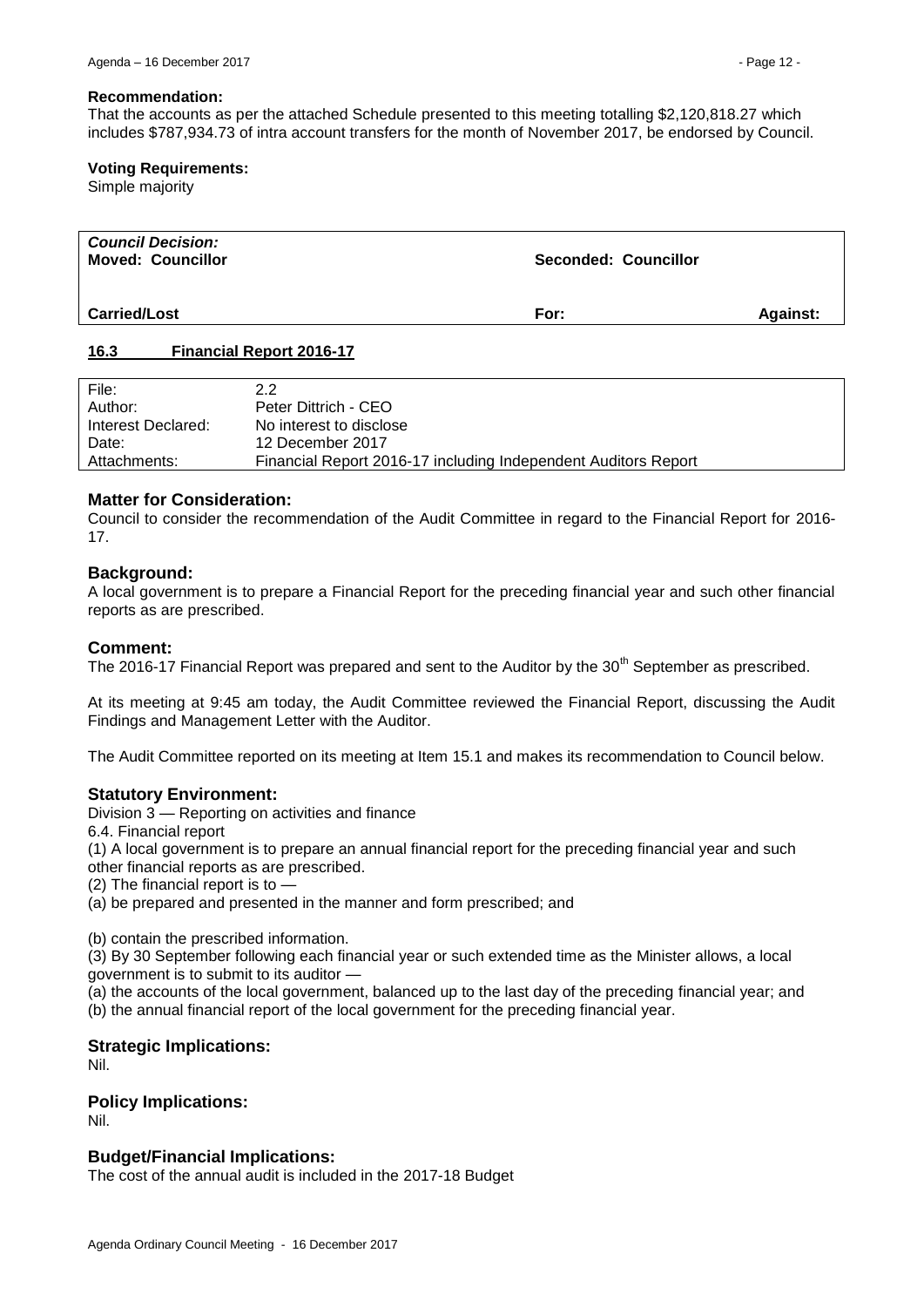- **Environmental:**
- There are no known significant environmental considerations
- **Economic:** There are no known significant economic considerations
- **Social:** There are no known significant considerations

## **Consultation:**

Moore Stephens RSM Ina Edwardson

#### **Recommendation of Audit Committee:** TBA

## **Voting Requirements:**

Simple majority

| Seconded: |                 |
|-----------|-----------------|
| For:      | <b>Against:</b> |
|           |                 |

## <span id="page-12-0"></span>**17. DEVELOPMENT**

Nil

# <span id="page-12-1"></span>**18. ADMINISTRATION**

## <span id="page-12-2"></span>**18.1 Acceptance of the Shire of Murchison Information Statement 2017**

| File:<br>Author:   | 1.2<br>Peter Dittrich - CEO |
|--------------------|-----------------------------|
| Interest Declared: | No interest to disclose     |
| Date:              | 12 December 2017            |
| Attachments:       | Information Statement 2017  |

## **Matter for Consideration:**

Council to consider accepting the Shire of Murchison Information Statement 2017

## **Background:**

The Freedom of Information Act 1992 (FOI Act) created a general right of access to documents held by state and local government agencies. The FOI Act requires agencies, including local governments, to make available details about the kind of information they hold and enables persons to ensure that personal information held by government agencies about them is accurate, complete, up-to-date and not misleading.

Section 96 (1) of the Freedom of Information Act 1992 requires each government agency, including local governments, to prepare and publish annually, an Information Statement that includes the following:

- the Agency's Mission Statement
- details of legislation administered
- details of the agency structure
- details of decision making functions
- opportunities for public participation in the formulation of policy and performance of agency functions
- documents held by the agency
- the operation of FOI in the agency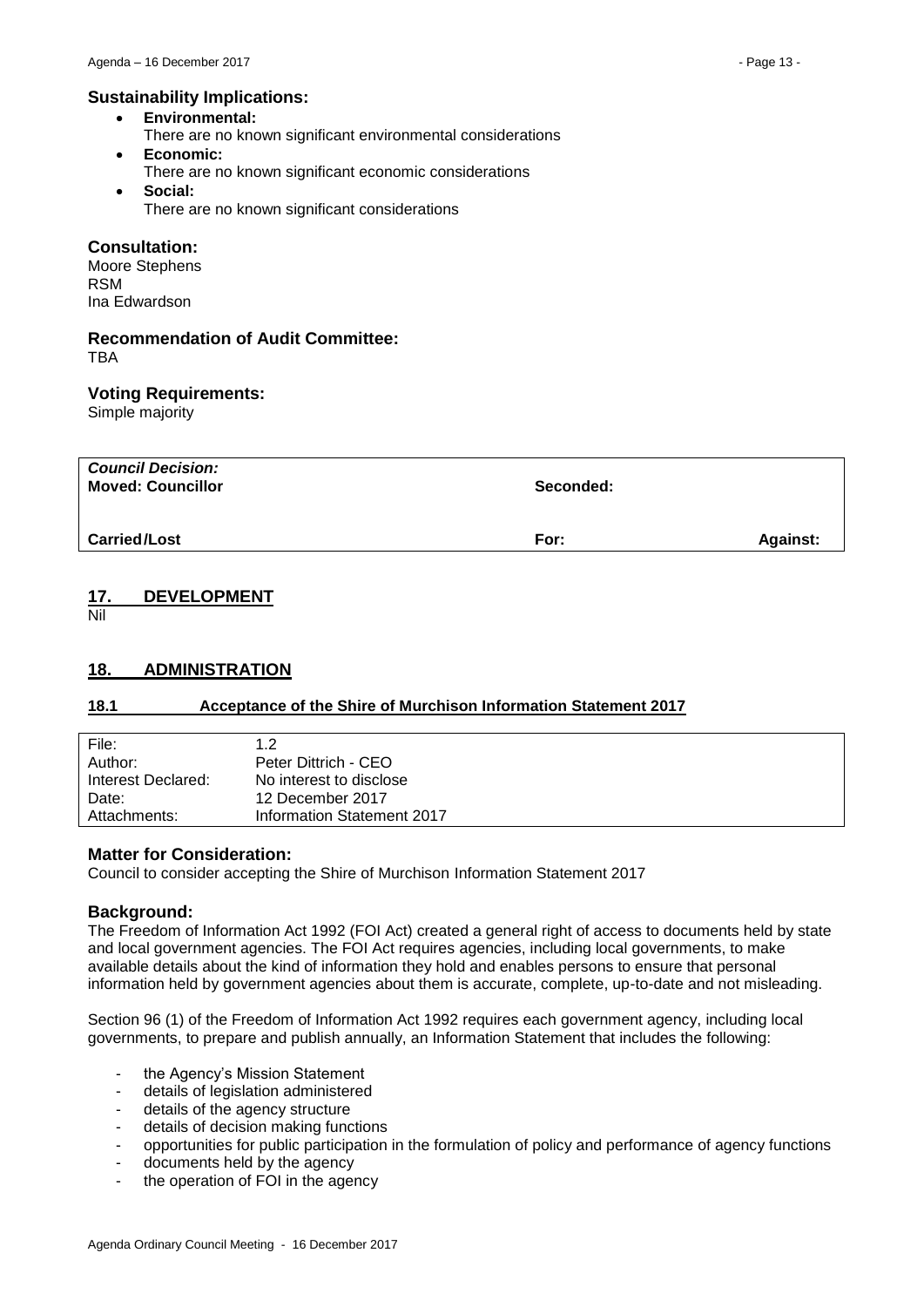#### **Comment:**

It is the aim of the Shire of Murchison to make information available promptly, at the least possible cost and wherever possible, documents will be provided outside the Freedom of Information (FOI) process.

#### **Statutory Environment:**

Freedom of Information Act 1992 Local Government Act 1995 Division 7 Access to Information

#### **Sustainability Implications**

- **Environmental**
	- There are no known significant environmental implications associated with this decision
- **Economic**
	- There are no known significant economic implications associated with this decision
- **Social** There are no known significant social considerations associated with this decision

## **Strategic Implications:**

This is a statutory function.

**Policy Implications:**

Nil

# **Financial Implications:**

Nil

## **Consultation:**

Nil

#### **Recommendation:**

That Council accepts the Shire of Murchison Information Statement 2017 as presented and attached.

#### **Voting Requirements:**

Simple Majority

| <b>Council Decision:</b><br><b>Moved: Councillor</b> |                                         | <b>Seconded: Councillor</b> |          |
|------------------------------------------------------|-----------------------------------------|-----------------------------|----------|
| <b>Carried/Lost</b>                                  |                                         | For:                        | Against: |
| 18.2                                                 | Acceptance of the 2016-17 Annual Report |                             |          |
| Files.                                               | $\sim$                                  |                             |          |

<span id="page-13-0"></span>

| 1.2                            |
|--------------------------------|
| Peter Dittrich - CEO           |
| No interest to disclose        |
| 12 <sup>th</sup> December 2017 |
| 2016-17 Annual Report          |
|                                |

## **Matter for Consideration:**

The Annual Report for the 2016-17 financial year is presented for consideration by the Council. In accordance with s5.55 of the Local Government Act the Annual report will be made available to the public after it is accepted by Council.

## **Background:**

Local Government is to prepare an Annual Report for each financial year containing:

- (a) a report from the mayor or president
- (b) a report from the CEO
- (c) an overview of the plan for the future
- (d) the financial report for the financial year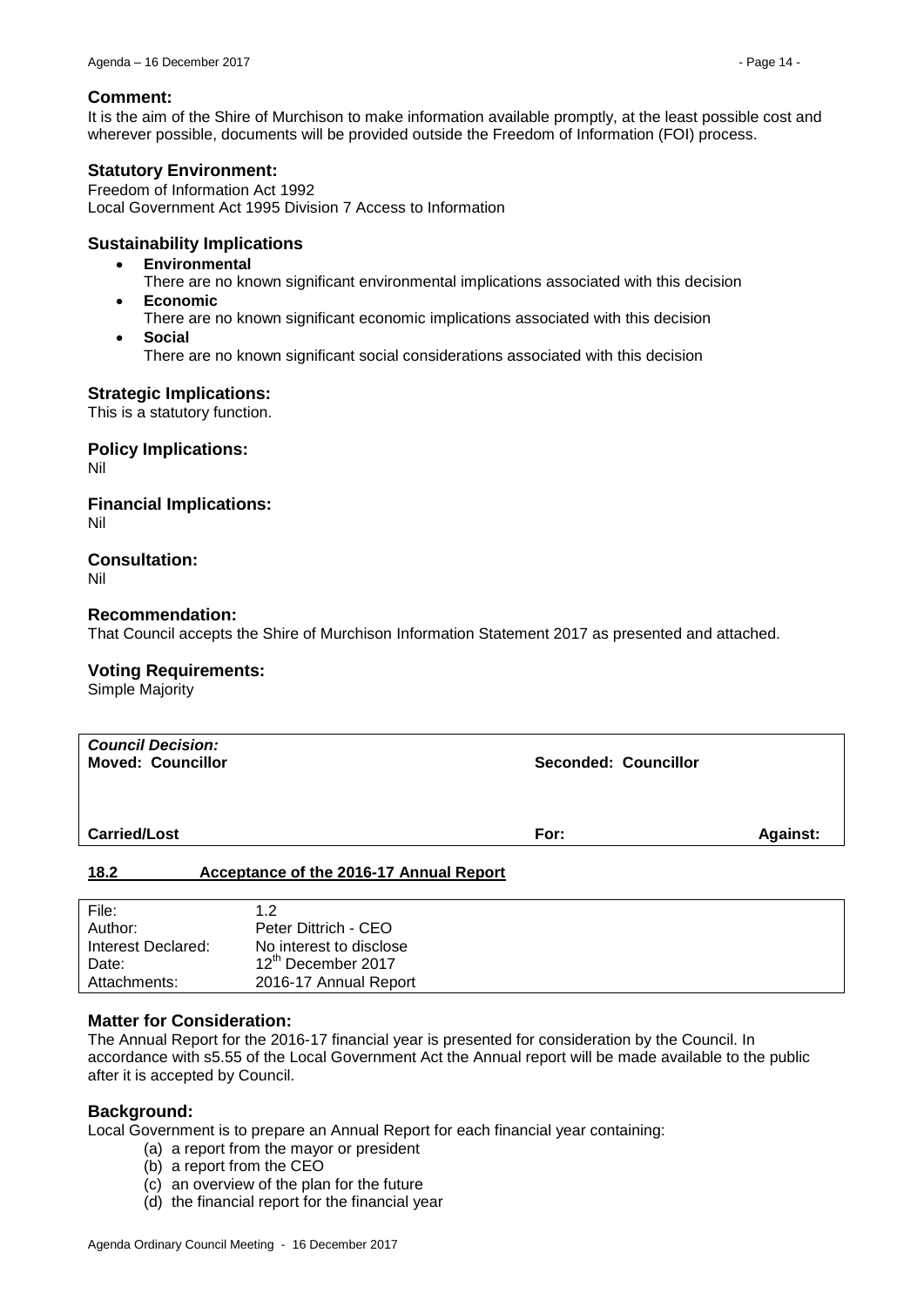- (e) information as may be prescribed in relation to payments to employees
- (f) the auditor's report for the financial year
- (g) information regarding Disability access and inclusion
- (h) details in the register of complaints

The Annual Report is to be the first item considered at the Annual General Meeting of Electors.

#### **Comment:**

The 2016-17 Annual Report has been prepared according to section 5.53 of the Local Government Act. The Financial Statement for the Year Ending 30 June 2017, which is included in the Annual Report has been audited by RSM Bird Cameron and in their opinion, gives a true and fair view of the financial position of the Shire of Murchison as at 30 June 2017. The Independent Auditors Report is included in the Annual Financial Report.

An Electors general meeting will be convened within 56 days of Council accepting this annual report. The suggested date and time being 2 pm Saturday 3<sup>rd</sup> February 2018.

## **Statutory Environment:**

#### 5.53. Annual reports

(1) The local government is to prepare an annual report for each financial year.

(2) The annual report is to contain —

(a) a report from the mayor or president; and

(b) a report from the CEO; and

 $[(c), (d)$  deleted]

(e) an overview of the plan for the future of the district made in accordance with section 5.56, including major initiatives that are proposed to commence or to continue in the next financial year; and

(f) the financial report for the financial year; and

(g) such information as may be prescribed in relation to the payments made to employees; and

(h) the auditor's report for the financial year; and

(ha) a matter on which a report must be made under section 29(2) of the Disability Services Act 1993; and

(hb) details of entries made under section 5.121 during the financial year in the register of complaints, including —

(i) the number of complaints recorded in the register of complaints; and

(ii) how the recorded complaints were dealt with; and

(iii) any other details that the regulations may require; and

(i) such other information as may be prescribed

5.54. Acceptance of annual reports

(1) Subject to subsection (2), the annual report for a financial year is to be accepted\* by the local government no later than 31 December after that financial year.

Absolute majority required.

(2) If the auditor's report is not available in time for the annual report for a financial year to be accepted by 31 December after that financial year, the annual report is to be accepted by the local government no later than 2 months after the auditor's report becomes available.

#### 5.55. Notice of annual reports

The CEO is to give local public notice of the availability of the annual report as soon as practicable after the report has been accepted by the local government.

#### 5.27. Electors' general meetings

(1) A general meeting of the electors of a district is to be held once every financial year.

(2) A general meeting is to be held on a day selected by the local government but not more than 56 days after the local government accepts the annual report for the previous financial year.

(3) The matters to be discussed at general electors' meetings are to be those prescribed.

## 5.29. Convening electors' meetings

- (1) The CEO is to convene an electors' meeting by giving
	- (a) at least 14 days' local public notice; and
	- (b) each council member at least 14 days' notice,

of the date, time, place and purpose of the meeting.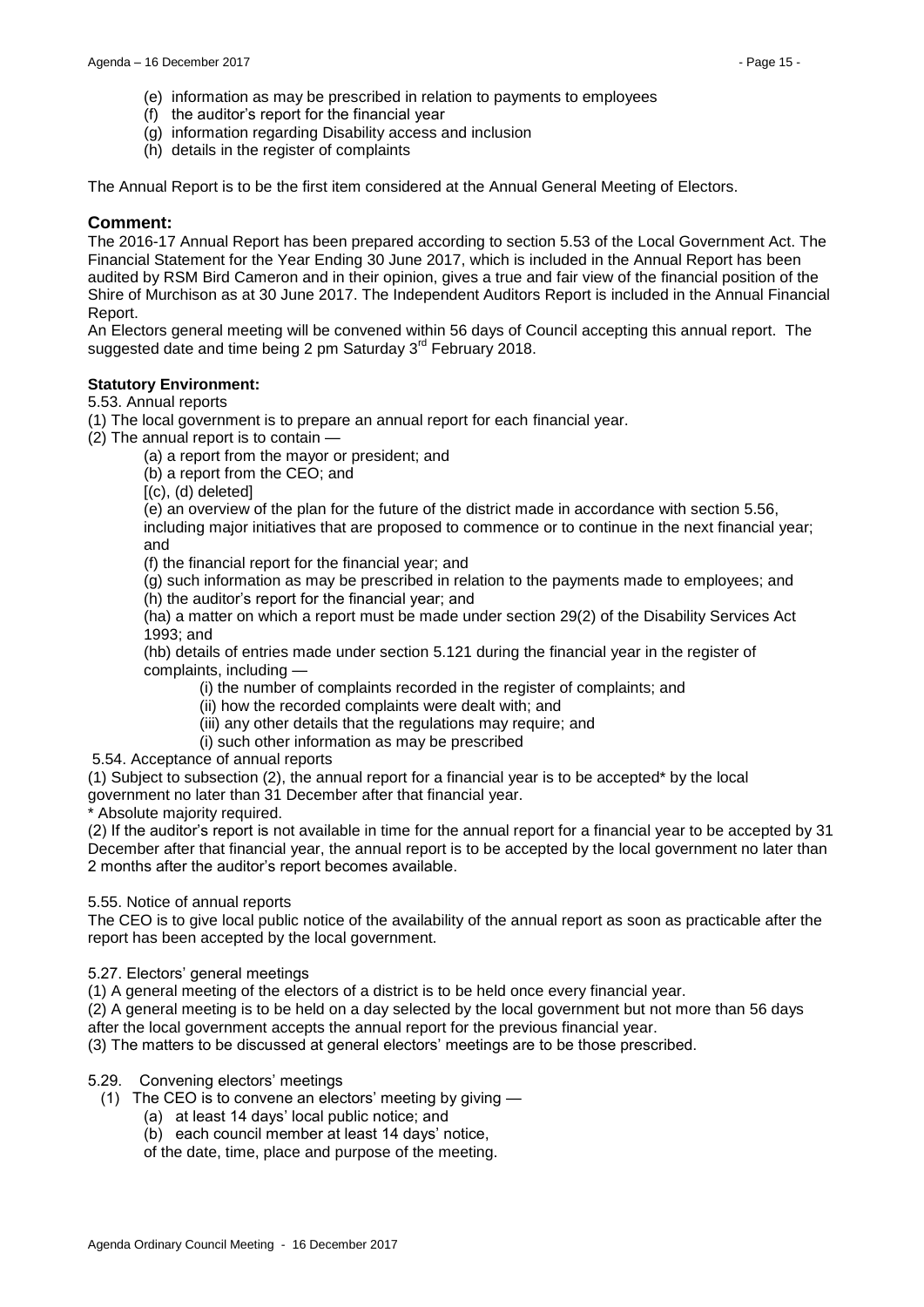## **Sustainability Implications**

- **Environmental**
- There are no known significant environmental implications associated with this decision **Economic**
- There are no known significant economic implications associated with this decision **Social**
	- There are no known significant social considerations associated with this decision

## **Strategic Implications:**

This is a statutory function.

# **Policy Implications:**

Nil

# **Financial Implications:**

Nil

## **Consultation:**

Moore Stephens RSM Bird Cameron

## **Recommendation:**

- 1) That Council accepts the Annual Report for 2016-17
- 2) That the Electors Annual General meeting be held at 2pm on the  $3^{rd}$  February 2018

## **Voting Requirements:**

Absolute Majority

| <b>Council Decision:</b> |                             |
|--------------------------|-----------------------------|
| <b>Moved: Councillor</b> | <b>Seconded: Councillor</b> |
|                          |                             |

#### **Carried/Lost:**

## <span id="page-15-0"></span>**18.3 2018 Meeting Time Trial**

| File:              | 4.16                                     |
|--------------------|------------------------------------------|
| Author:            | Peter Dittrich - Chief Executive Officer |
| Interest Declared: | No interest to disclose                  |
| Date:              | 12 December 2017                         |
| Attachments:       | Nil                                      |

# **Matter for Consideration:**

Council to consider trialling a later meeting start time for the first three Ordinary Council meetings to be held in 2018

## **Background:**

The precedent is that Ordinary Council meetings start at 10 am. It is proposed that the February, March, and April meetings of 2018 start at 12 Noon.

## **Comment:**

If the meeting start time were moved to 12 Noon the day's program would be as follows:

11:30 am Council Forum 12 midday Ordinary Council Meeting start 1 pm adjourn for lunch 2 pm re-convene meeting.

It is anticipated that there may be an adjournment for afternoon tea depending on the meeting agenda. The later start time enables Council to schedule Committee and other meetings prior to the Council Meeting.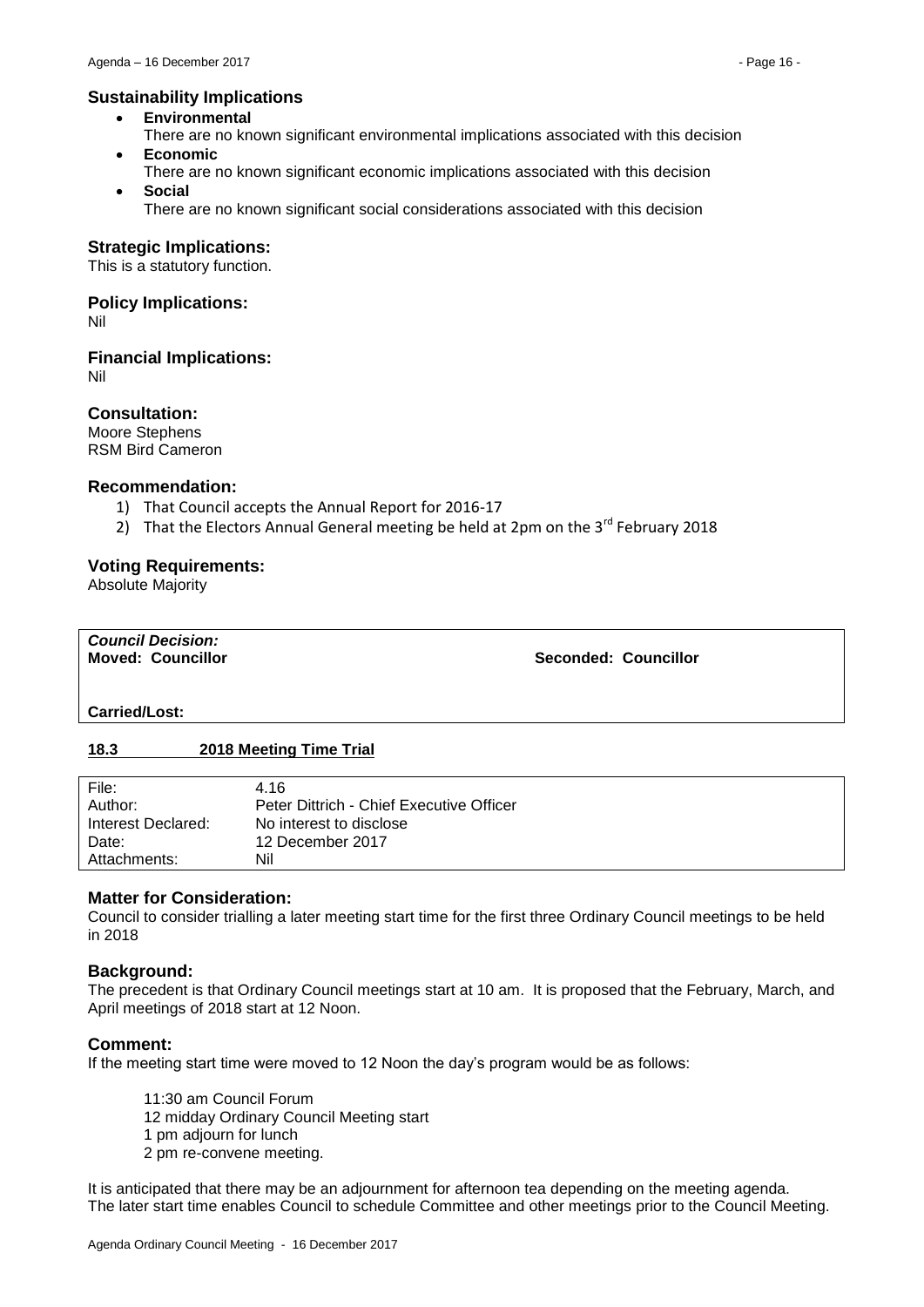## **Statutory Environment:**

Regulation 12(1) of the Local Government (Administration) Regulations 1996 requires that:

(1) At least once each year a local government is to give local public notice of the dates on which and the time and place at which -

(a) the ordinary council meetings; and

(b) the committee meetings that are required under the Act to be open to members of the public or that are proposed to be open to members of the public, are to be held in the next 12 months.

## **Strategic Implications:**

Nil

## **Policy Implications:**

Nil

**Financial Implications:**

Nil

## **Consultation:**

President R Foulkes-Taylor and Councillors

## **Recommendation:**

That Council gives local public notice that the start time for the meetings to be held on the  $4<sup>th</sup>$  Thursday of February 2018, March 2018, and April 2018 will be 12 Noon.

## **Voting Requirements:**

Simple Majority

| <b>Seconded: Councillor</b> |
|-----------------------------|
| <b>Against:</b>             |
| For:                        |

## <span id="page-16-0"></span>**18.4 Community Members - Working Group Members**

| File:              | 4.70                                     |
|--------------------|------------------------------------------|
| Author:            | Peter Dittrich – Chief Executive Officer |
| Interest Declared: | No interest to disclose                  |
| Date:              | $12^{\text{th}}$ December 2017           |
| Attachments:       | Attachments Written Nominations Received |

## **Matter for Consideration:**

Council to determine the membership of Working Groups following the Call for nominations emailed to the community and to elect two members of Council to the Project Officer Working Group.

## **Background:**

At its October 2017 Ordinary Meeting Council resolved to invite members of the community to nominate for positions on 6 working groups. At its November meeting 3 positions were filled and the CEO re-advertised the balance of the positions. The vacant positions are show in the table below:

| <b>COMMITTEE/WORKING</b><br><b>GROUP</b>    | <b>MEMBER</b>        | <b>MEMBER</b> | <b>MEMBER</b> | <b>STAFF</b> | <b>STAFF</b>                    | <b>COMMUNITY</b>                                                            |
|---------------------------------------------|----------------------|---------------|---------------|--------------|---------------------------------|-----------------------------------------------------------------------------|
| <b>Accident Prevention</b><br>Working Group | E Foulkes-<br>Taylor |               |               | CEO          |                                 | To be advertised<br>- 3 positions                                           |
| <b>Community Advisory Group</b>             | E Foulkes-<br>Tavlor | Q Fowler      |               | CEO          | Works<br>Supervisor<br>Gardener | Vicki Dumbris<br>and<br>Paul Lukitsch -<br>To be advertised<br>- 1 position |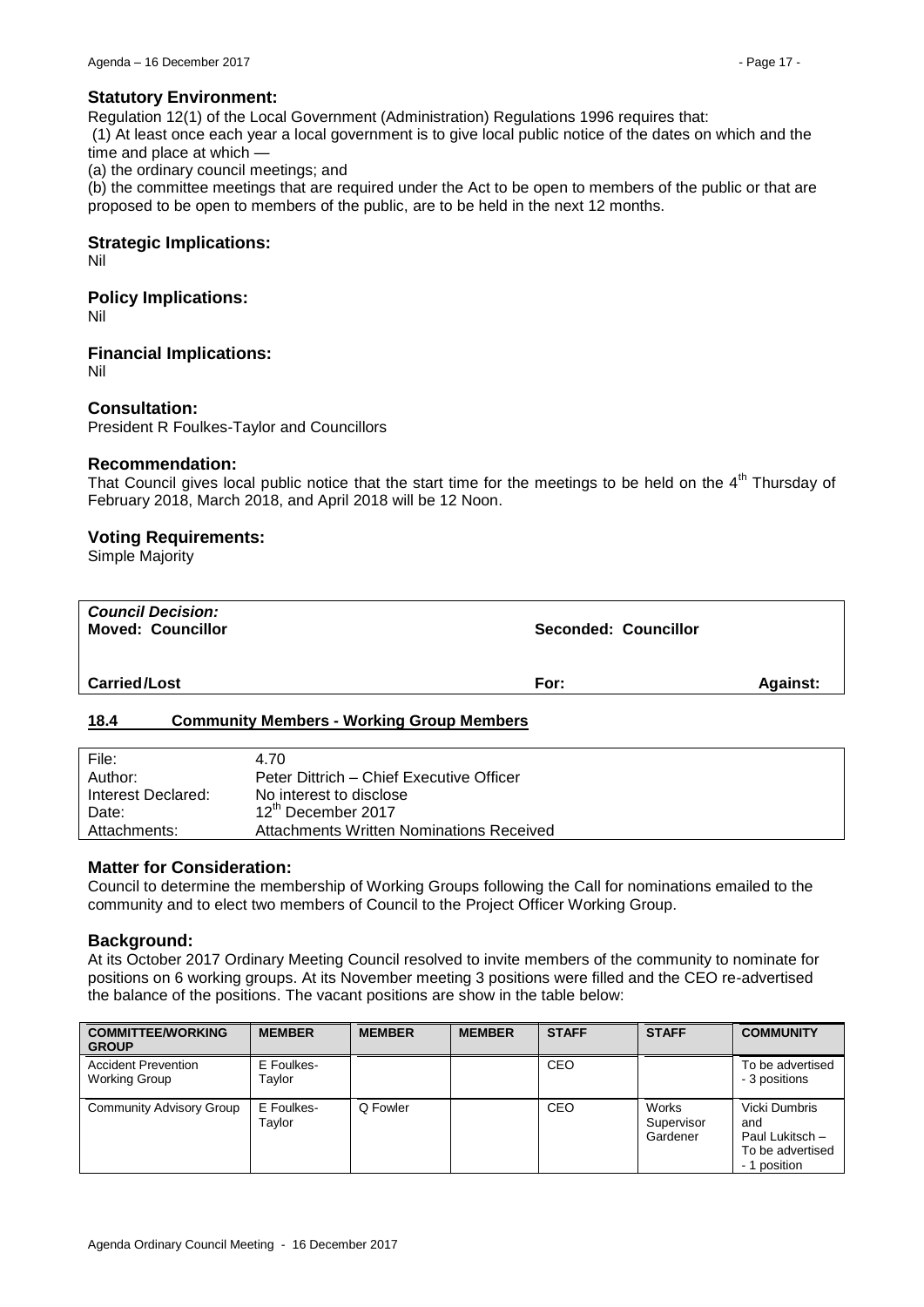| <b>Murchison Community</b><br><b>Fund Management</b><br>Committee | Shire<br>President |                      |                      | CEO |                                                     | To be advertised<br>$-2$ positions                 |
|-------------------------------------------------------------------|--------------------|----------------------|----------------------|-----|-----------------------------------------------------|----------------------------------------------------|
| Settlement Drinking Water<br>Working Group (New)                  | P Squires          | R Foulkes-<br>Taylor |                      | CEO | <b>Works</b><br>Supervisor<br><b>Health Officer</b> | To be advertised<br>$-1$ position                  |
| Settlement Power Supply<br>Working Group (New)                    | P Squires          | G Mead               | R Foulkes-<br>Taylor | CEO | <b>Works</b><br>Supervisor                          | To be advertised<br>- 1 position                   |
| Wild Dog Control Working<br>Group                                 | A Whitmarsh        |                      |                      | CEO |                                                     | Peter Mahony -<br>to be advertised<br>- 1 position |
| Project Officer Working<br>Group                                  | <b>TBA</b>         | <b>TBA</b>           |                      | CEO | <b>DCEO</b>                                         | To be advertised<br>- 2 Positions                  |

An absolute majority of Council is required to appoint each member to a committee.

## **Comment:**

As at the close of nominations the following nominations were received:

| <b>Accident Prevention Working Group</b>      | Jo Squires                                           |
|-----------------------------------------------|------------------------------------------------------|
| <b>Community Advisory Group</b>               | <b>Shelly Fowler</b><br>Colleen Herold<br>Jo Squires |
| Murchison Community Fund Management Committee | Sandy McTaggart<br><b>Shelly Fowler</b>              |
| Settlement Drinking Water Working Group       | Henry Foulkes-Taylor                                 |
| Settlement Power Supply Working Group         | Tom Foulkes-Taylor<br><b>Frances Jones</b>           |
| Wild Dog Control Working Group                | Sandy McTaggart                                      |
| Project Officer Working Group                 | <b>Frances Jones</b>                                 |

## **Statutory Environment:**

Local Government Act 1995 Part 5 Division 2 Subdivision 2

## **Strategic Implications:**

Nil

## **Policy Implications:**

Nil

## **Financial Implications:**

Nil

## **Recommendation:**

1. Council accept the following community member nominations:

| <b>Accident Prevention Working Group</b> | Jo Squires                        |
|------------------------------------------|-----------------------------------|
| <b>Community Advisory Group</b>          | <b>Shelly Fowler</b>              |
| Murchison Community Fund Management      | Sandy McTaggart and Shelly Fowler |
| Committee                                |                                   |
| Settlement Drinking Water Working Group  | Henry Foulkes-Taylor              |
| Settlement Power Supply Working Group    | Tom Foulkes-Taylor                |
| Wild Dog Control Working Group           | Sandy McTaggart                   |
| <b>Project Officer Working Group</b>     | <b>Frances Jones</b>              |

2. That Council elects the following Councilors (TBA) to be members of the Project Officer Working Groups.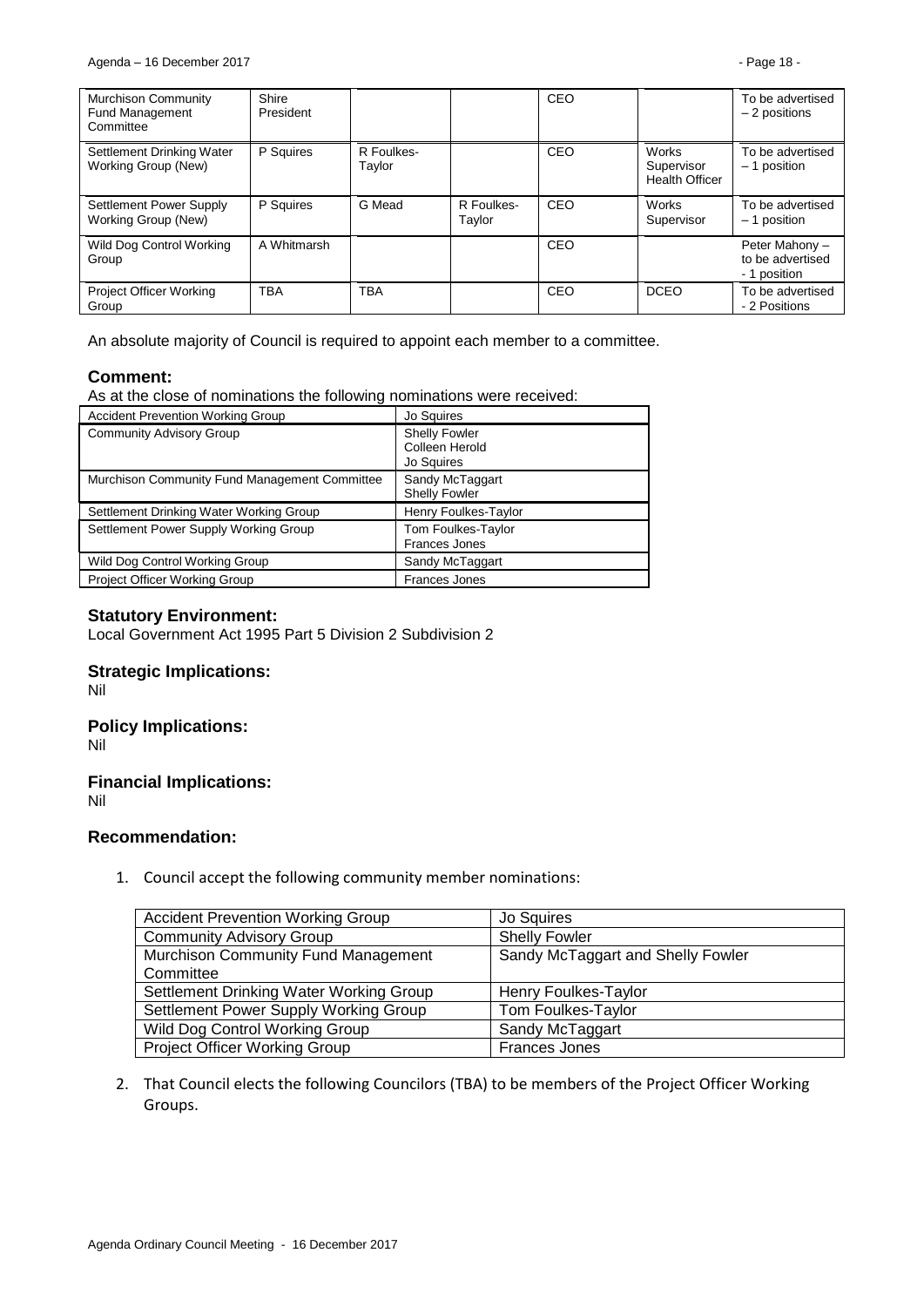#### **Voting Requirements:**

Absolute majority

| <b>Council Decision:</b><br><b>Moved: Councillor</b> | Seconded: Councillor |                 |
|------------------------------------------------------|----------------------|-----------------|
| <b>Carried/Lost</b>                                  | For:                 | <b>Against:</b> |

# <span id="page-18-0"></span>**19. NOTICE OF MOTION**

# <span id="page-18-1"></span>**20. CEO ACTIVITY REPORT**

| <b>Date</b> | <b>Activity</b>                                 |
|-------------|-------------------------------------------------|
| 21.11.2017  | Discuss LEMA plans with Jonelle Tyson of OEM    |
| 24.11.2017  | Attended WALGA zone meeting                     |
| 25.11.2017  | Meeting with M Tierney on site                  |
| 28.11.2017  | <b>LEMC</b> meeting                             |
| 30.11.2017  | Meeting with Geoff Arben and G King - CSIRO     |
| 04.12.2017  | Matt Barnes - Greenfields - Beringarra Cue Road |
| 04.12.2017  | Meeting - A Dann - Heritage                     |
| 07.12.2017  | <b>SKA Stakeholders meeting</b>                 |
| 07.12.2017  | Local Government Act Reform workshop            |
| 11.12.2017  | Meeting with LGIS re insurance                  |

## **Recommendation:**

That the CEO's Activity Report be accepted.

## **Voting Requirements:**

Simple Majority

| <b>Council Decision:</b><br><b>Moved: Councillor</b> | Seconded: Councillor |                 |
|------------------------------------------------------|----------------------|-----------------|
| <b>Carried/Lost</b>                                  | For:                 | <b>Against:</b> |

## <span id="page-18-2"></span>**21. URGENT BUSINESS**

## <span id="page-18-3"></span>**22. ITEMS TO BE DISCUSSED BEHIND CLOSED DOORS**

Discuss two items pursuant to LGA s. 5.23 (2) (c) and (e) – 1. Road Agreement – SKA Route and 2. CEO Employment

## **Motion to close the meeting to the Public**

#### **Recommendation:**

That the meeting move behind closed doors to discuss two items pursuant to LGA s. 5.23 (2) (c) and (e) – 1. RFQ Mechanics Truck and 2. Road Agreement – SKA Route.